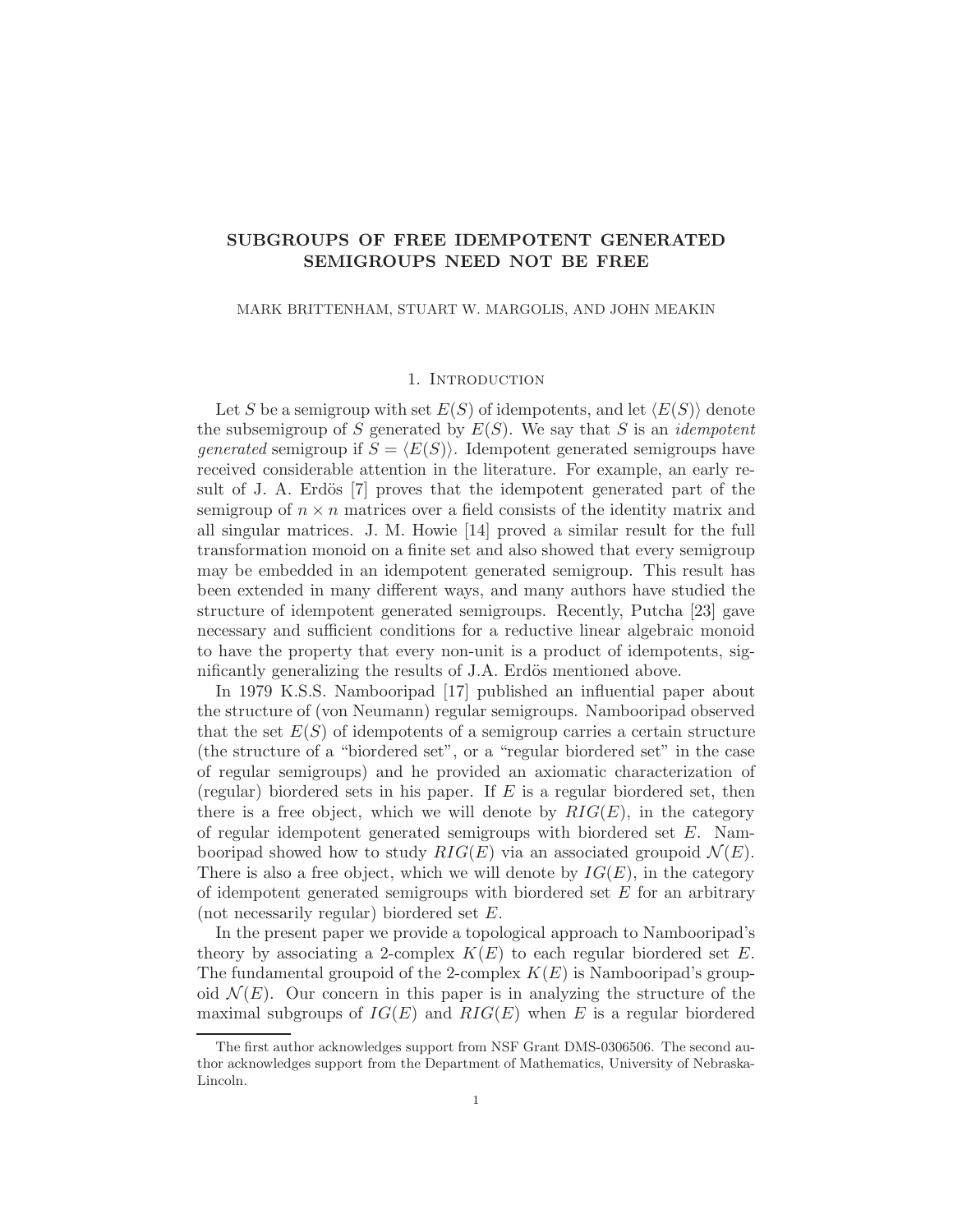set. It has been conjectured that these subgroups are free [16], and indeed there are several papers in the literature (see for example, [19], [18], [16]) that prove that the maximal subgroups are free for certain classes of biordered sets. The main result of this paper is to use these topological tools to give the first example of non-free maximal subgroups in free idempotent generated semigroups over a biordered set. We give an example of a regular biordered set E associated to a certain combinatorial configuration such that  $RIG(E)$  has a maximal subgroup isomorphic to the free abelian group of rank 2.

### 2. Preliminaries on Biordered Sets and Regular Semigroups

One obtains significant information about a semigroup by studying its ideal structure. Recall that if S is a semigroup and  $a, b \in S$  then the Green's relations  $\mathcal{R}, \mathcal{L}, \mathcal{H}, \mathcal{J}$  and  $\mathcal{D}$  are defined by  $a\mathcal{R}b$  if and only if  $aS^1 = bS^1$ ,  $a\mathcal{L}b$ if and only if  $S^1a = S^1b$ ,  $a\mathcal{J}b$  if and only if  $S^1aS^1 = S^1bS^1$ ,  $\mathcal{H} = \mathcal{R} \cap \mathcal{L}$ and  $\mathcal{D} = \mathcal{R} \circ \mathcal{L} = \mathcal{L} \circ \mathcal{R}$ , so that  $\mathcal{D}$  is the join of  $\mathcal{R}$  and  $\mathcal{L}$  in the lattice of equivalence relations on S. The corresponding equivalence classes of an element  $a \in S$  are denoted by  $R_a, L_a, H_a, J_a$  and  $D_a$  respectively. Recall also that there are quasi-orders defined on S by  $a \leq_{\mathcal{R}} b$  if  $aS^1 \subseteq bS^1$ , and  $a \leq_{\mathcal{L}} b$  if  $S^1a \subseteq S^1b$ . As usual, these induce partial orders on the set of  $R$ -classes and  $L$ -classes respectively. The restrictions of these quasi-orders to  $E(S)$  will be denoted by  $\omega^r$  and  $\omega^l$  respectively in this paper, in accord with the notation in Nambooripad's paper [17]. It is easy to see that if e and f are idempotents of S then  $e \omega^r$  f (i.e.  $eS \subseteq fS$ ) if and only if  $e = fe$ , that  $e \omega^l f$  if and only if  $e = ef$ , that  $e \mathcal{R} f$  if and only if  $e = fe$  and  $f = ef$ , and that  $e \mathcal{L} f$  if and only if  $e = ef$  and  $f = fe$ .

Let  $e$  be an idempotent of a semigroup S. The set  $eSe$  is a submonoid in S and is the largest submonoid (with respect to inclusion) whose identity element is e. The group of units  $G_e$  of eSe, that is the group of elements of  $eSe$  that have two sided inverses with respect to  $e$ , is the largest subgroup of  $S$  (with respect to inclusion) whose identity is  $e$  and is called the maximal subgroup of  $S$  at  $e$ .

Recall also that if e and f are idempotents of S then the natural partial order on  $E(S)$  is defined by  $e \omega f$  if and only if  $ef = fe = e$ . Thus  $\omega =$  $\omega^r \cap \omega^l$ . An element  $a \in S$  is called *regular* if  $a \in aSa$ : in that case there is at least one *inverse* of a, i.e. an element b such that  $a = aba$  and  $b = bab$ . Note that regular semigroups have in general many idempotents: if  $a$  and  $b$ are inverses of each other, then ab and ba are both idempotents (in general distinct). Standard examples of regular semigroups are the semigroup of all transformations on a set (with respect to composition of functions) and the semigroup of all  $n \times n$  matrices over a field (with respect to matrix multiplication).

We recall the basic properties of the very important class of completely 0-simple semigroup. A semigroup S (with 0) is (0)-simple if  $(S^2 \neq 0 \text{ and})$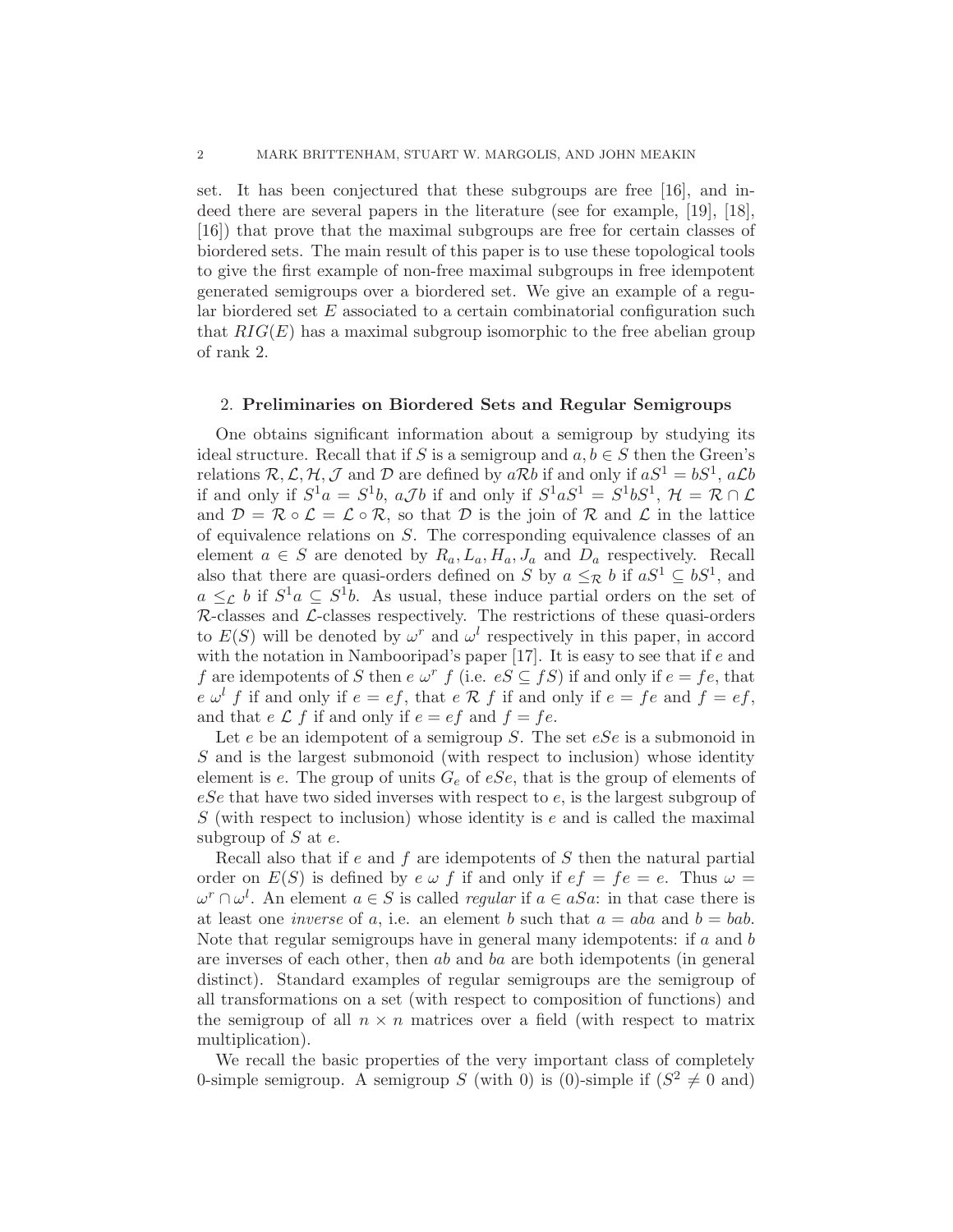its only ideal is  $S(S \text{ and } 0)$ . A (0)-simple semigroup S is completely (0)semigroup if S contains an idempotent and every idempotent is (0)-minimal in the natural partial order of idempotents defined above. It is a fundamental fact that every finite (0)-simple semigroup is completely (0)-simple.

Let S be a completely 0-simple semigroup. The Rees theorem  $[2, 15]$  states that S is isomorphic to a regular Rees matrix semigroup  $M^0(A, G, B, C)$ and conversely that every such semigroup is completely (0)-simple. Here  $A(B)$  is an index set for the R  $(\mathcal{L})$ -classes of the non-zero J-class of S and  $C: B \times A \to G^0$  is a function called the structure matrix. C has the property that for each  $a \in A$  there is a  $b \in B$  such that  $C(b, a) \neq 0$  and for each  $b \in B$ there is an  $a \in A$  such that  $C(b, a) \neq 0$ . We always assume that A and B are disjoint. The underlying set of  $M^0(A, G, B, C)$  is  $A \times G \times B \cup \{0\}$  and the product is given by  $(a, g, b)(a', g', b') = (a, gC(b, a')g', b')$  if  $C(b, a') \neq 0$ and 0 otherwise.

We refer the reader to the books of Clifford and Preston [2] or Lallement [15] for standard ideas and notation about semigroup theory.

An E-path in a semigroup S is a sequence of idempotents  $(e_1, e_2, \ldots, e_n)$ of S such that  $e_i$  ( $\mathcal{R}\cup\mathcal{L}$ )  $e_{i+1}$  for all  $i=1,\ldots n-1$ . This is just a path in the graph  $(E, \mathcal{R} \cup \mathcal{L})$ : the set of vertices of this graph is the set E of idempotents of S and there is an edge denoted  $(e, f)$  from e to f for  $e, f \in E$  if  $e \mathcal{R} f$  or  $e\mathcal{L}f$ . One can introduce an equivalence relation on the set of E-paths by adding or removing "inessential" vertices: a vertex (idempotent)  $e_i$  of a path  $(e_1, e_2, \ldots, e_n)$  is called *inessential* if  $e_{i-1} \otimes e_i \otimes e_{i+1}$  or  $e_{i-1} \otimes e_i \otimes e_{i+1}$ . Following Nambooripad [17], we define an  $E$ -chain to be the equivalence class of an E-path relative to this equivalence relation. It can be proved [17] that each E-chain has a unique canonical representative of the form  $(e_1, e_2, \ldots, e_n)$  where every vertex is essential. We will often abuse notation slightly by identifying an E-chain with its canonical representative.

The set  $\mathcal{G}(E)$  of E-chains forms a *groupoid* with set E of objects (identities) and with an E-chain  $(e_1, e_2, \ldots, e_n)$  viewed as a morphism from  $e_1$  to  $e_n$ . The product  $C_1C_2$  of two E-chains  $C_1 = (e_1, e_2, \ldots, e_n)$  and  $C_2 = (f_1, f_2, \ldots, f_m)$  is defined and equal to the canonical representative of  $(e_1, \ldots, e_n, f_1, \ldots, f_m)$  if and only if  $e_n = f_1$ : the inverse of  $(e_1, e_2, \ldots, e_n)$  is  $(e_n, \ldots, e_2, e_1)$ . We refer the reader to [17] for more detail.

For future reference we give a universal characterization of  $\mathcal{G}(E)$  in the category of small groupoids. Every equivalence relation  $R$  on a set  $X$  can be considered to be a groupoid with objects  $X$  and arrows the ordered pairs of R. There are obvious notions of free products and free products with amalgamations in the category of small groupoids. See [12] for details. Clearly the objects of any groupoid form a subgroupoid whose morphisms are the identities. We will identify the objects of a groupoid as this subgroupoid and call it the trivial subgroupoid. The proof of the following theorem appears in [17].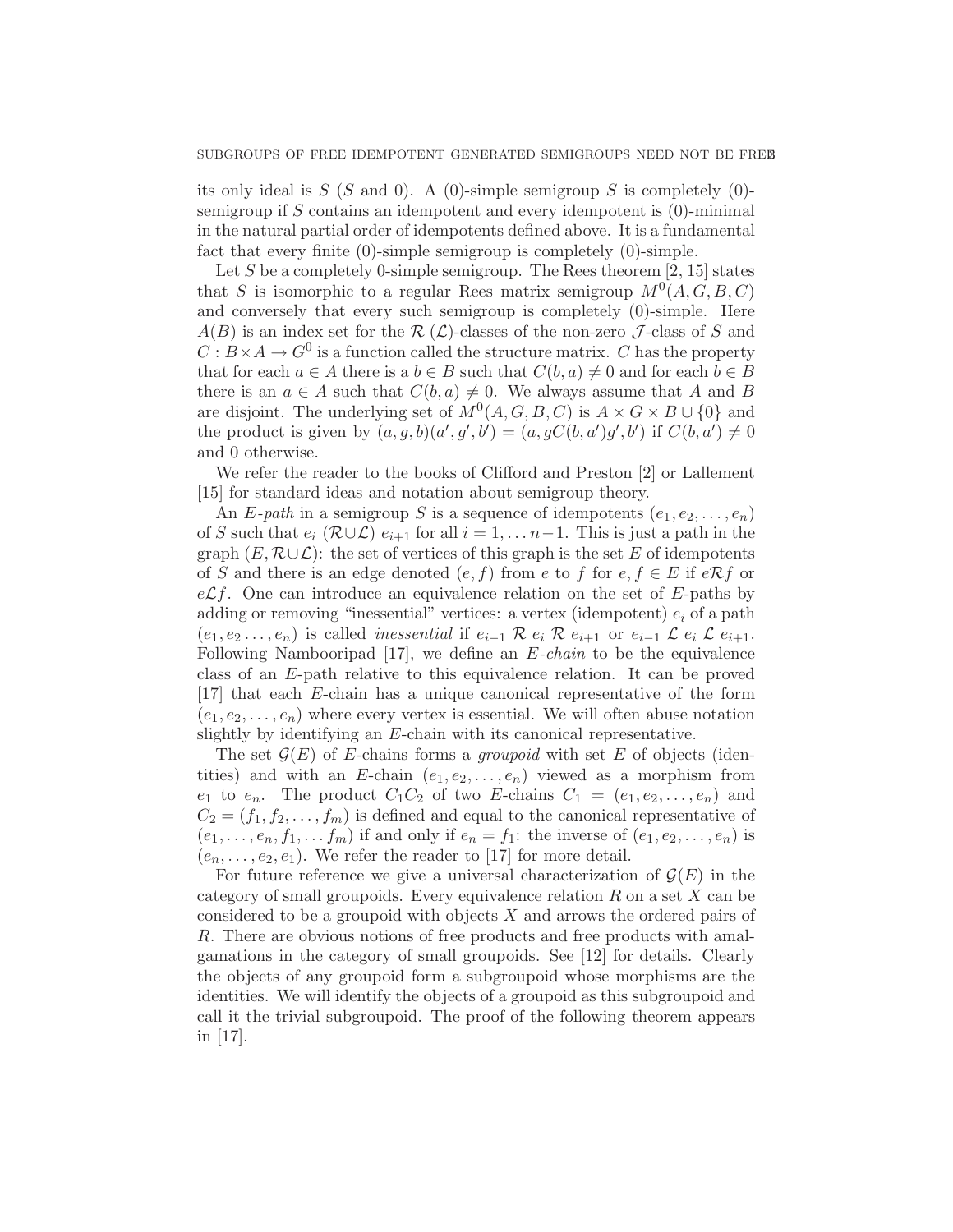**Theorem 2.1.** Let  $S$  be a semigroup with non-empty set of idempotents  $E$ . Then  $\mathcal{G}(E)$  is isomorphic to the free product with amalgamation  $\mathcal{L} *_{E} \mathcal{R}$  in the category of small groupoids.

As mentioned above, we are considering  $E$  to be the trivial subgroupoid of  $\mathcal{G}(E)$ .

It is easy to see from the characterizations of  $\mathcal R$  and  $\mathcal L$  above that if  $(f_1, f_2, \ldots, f_m)$  is the canonical representative equivalent to an E-path  $(e_1, e_2, \ldots, e_n)$ , then  $e_1e_2 \ldots e_n = f_1f_2 \ldots f_m$  in S, since  $efg = eg$  if  $eRfRg$ or  $e\mathcal{L}f\mathcal{L}g$ . Standard results of Miller and Clifford [2] imply that  $e_1 \mathcal{R} e_1 e_2 \ldots e_n \mathcal{L} e_n$ .

In 1972, D.G. Fitzgerald [8] proved the following basic result about the idempotent generated subsemigroup of any semigroup.

**Theorem 2.2.** Let S be any semigroup with non-empty set  $E = E(S)$ of idempotents and let x be a regular element of  $\langle E(S) \rangle$ . Then x can be expressed as a product of idempotents  $x = e_1e_2 \ldots e_n$  in an E-path  $(e_1, e_2, \ldots, e_n)$  of S, and hence as a product of idempotents in an E-chain.

If S is regular, then so is  $\langle E(S) \rangle$ .

In 1979, Nambooripad introduced the notion of a biordered set as an abstract characterization of the set of idempotents  $E$  of a semigroup  $S$  with respect to certain basic products that are forced to be idempotents. We give the details that will be needed in this paper.

Recall that if  $e, f \in E = E(S)$  for some semigroup S then  $e \omega^r f$  if and only if  $fe = e$ , and  $e \omega^l f$  if and only if  $ef = e$ . In the former case,  $ef$  is an idempotent that is R -related to e and  $ef \omega f$  in the natural order on E: similarly, in the latter case,  $fe$  is an idempotent that is  $\mathcal{L}\text{-related to } e$ and  $fe \omega f$ . Thus in each case both products  $ef$  and  $fe$  are defined within E, i.e. such products of idempotents must always be idempotent. Products of these type are referred to as *basic products*. The partial algebra  $E$  with multiplication restricted to basic products is called the biordered set of S.

Nambooripad [17] characterized the partial algebra of idempotents of a (regular) semigroup with respect to these basic products axiomatically. We refer the reader to Nambooripad's article [17] for the details. The axioms are complicated but do arise naturally in mathematics. For example, Putcha proved that pairs of opposite parabolic subgroups of a finite group of Lie type have the natural structure of a biordered set [22]. We will need one more concept, the sandwich set  $S(e, f)$  of two idempotents e, f of S.

If  $e, f$  are (not necessarily distinct) idempotents of a semigroup  $S$ , then  $S(e, f) = \{h \in E | e hf = ef, f h e = h\}$  is called the sandwich set of e and f (in that order). It is straightforward to prove that if  $h \in S(e, f)$ , then h is an inverse of ef. In particular,  $S(e, f)$  is non-empty for any e, f if S is a regular semigroup. Nambooripad also gave an order theoretic definition of the sandwich set, but we will not need that in this paper.

As mentioned above, Nambooripad gave a definition of a biordered set as a partial algebra satisfying a collection of axioms. We don't need the details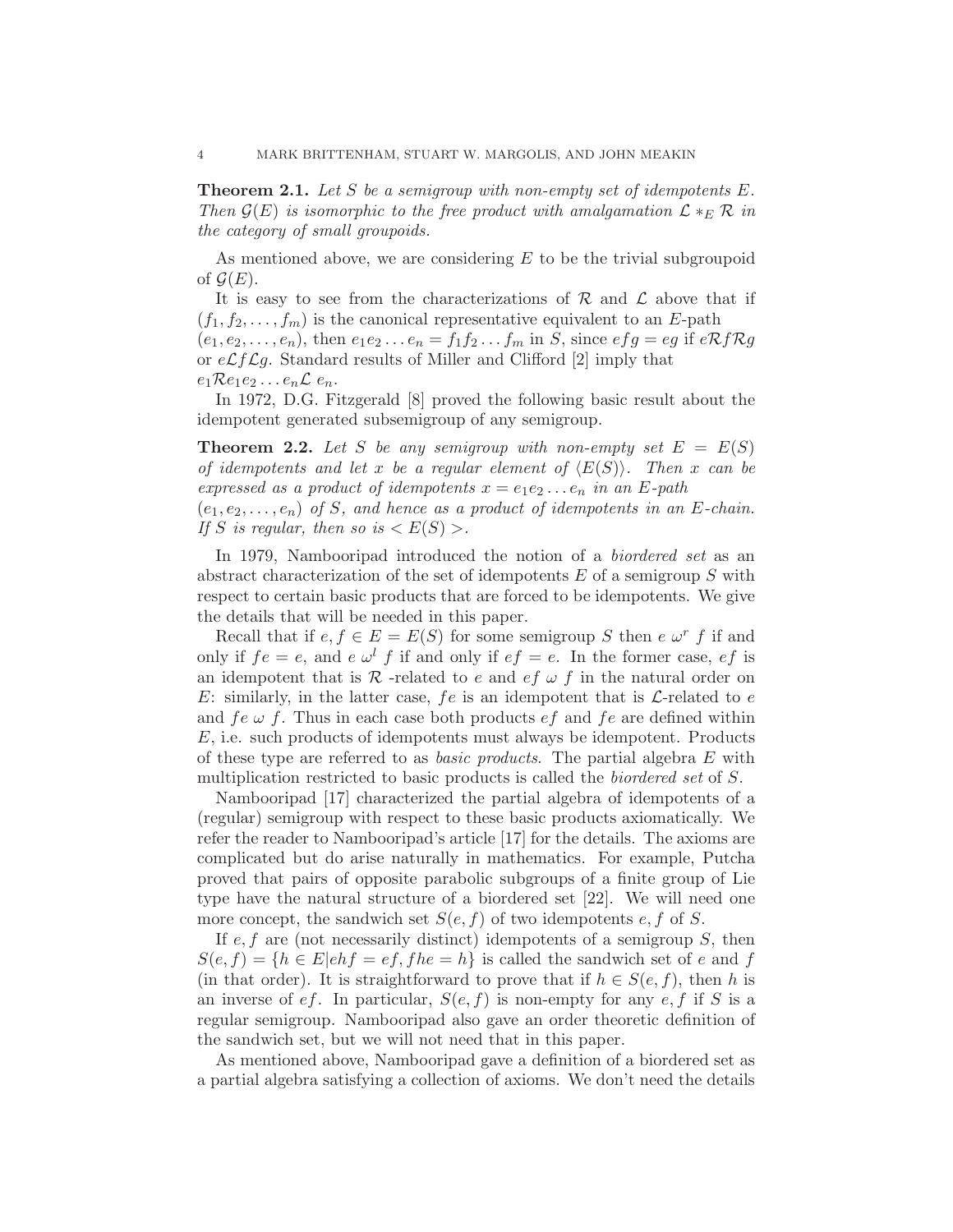SUBGROUPS OF FREE IDEMPOTENT GENERATED SEMIGROUPS NEED NOT BE FREE

of these axioms because of the following theorems. He called a biordered set regular if the (axiomatically defined) sandwich set of any pair of idempotents is non-empty.

**Theorem 2.3.** (Nambooripad [17]) The set E of idempotents of a reqular semigroup is a regular biordered set relative to the basic products in E. Conversely, every regular (axiomatically defined) biordered set arises as the biordered set of idempotents of some regular semigroup.

This was extended to non-regular semigroups and non-regular biordered sets by Easdown [6]. We will give a more precise statement of Easdown's result in the next section.

#### 3. Free idempotent generated semigroups on biordered sets

If E is a biordered set we denote by  $IG(E)$  the semigroup with presentation

 $IG(E) = \langle E : e^2 = e \text{ for all } e \in E \text{ and } e.f = ef \text{ if } ef \text{ is a basic product}$ in  $E$ ).

If  $E$  is a regular biordered set, then we define

 $RIG(E) = \langle E : e^2 = e \text{ for all } e \in E \text{ and } e.f = ef \text{ if } ef \text{ is a basic product}$ in E and  $ef = ehf$  for all  $e, f \in E$  and  $h \in S(e, f)$ 

The semigroup  $IG(E)$  is called the *free idempotent generated semigroup* on E and the semigroup  $RIG(E)$  is called the free regular idempotent generated semigroup on E. This terminology is justified by the following results of Easdown [6], Nambooripad [17] and Pastijn [20].

**Theorem 3.1.** [6] The biordered set of idempotents of  $IG(E)$  is E. In particular, every biordered set is the biordered set of some semigroup. If S is any idempotent generated semigroup with biordered set of idempotents isomorphic to E then the natural map  $E \to S$  extends uniquely to a homomorphism  $IG(E) \rightarrow S$ .

**Theorem 3.2.** [17, 20] If E is a regular biordered set then  $RIG(E)$  is a regular semigroup with biordered set of idempotents E. If S is any regular idempotent generated semigroup with biordered set biorder isomorphic to E, then the natural map  $E \rightarrow S$  extends uniquely to a homomorphism  $RIG(E) \rightarrow S$ .

There is an obvious natural morphism  $\phi : IG(E) \rightarrow RIG(E)$  if E is a regular biordered set. However, we remark that this is not an isomorphism, and the semigroups  $IG(E)$  and  $RIG(E)$  can be very different when E is a regular biordered set. Also, the regular elements of  $IG(E)$  do not form a subsemigroup in general, even if  $E$  is a regular biordered set.

The following simple examples illustrate these facts.

**Example 1.** Let  $E$  be the (non-regular) biordered set consisting of two idempotents e and f with trivial quasi-orders  $\omega^r$  and  $\omega^l$ . Clearly the rules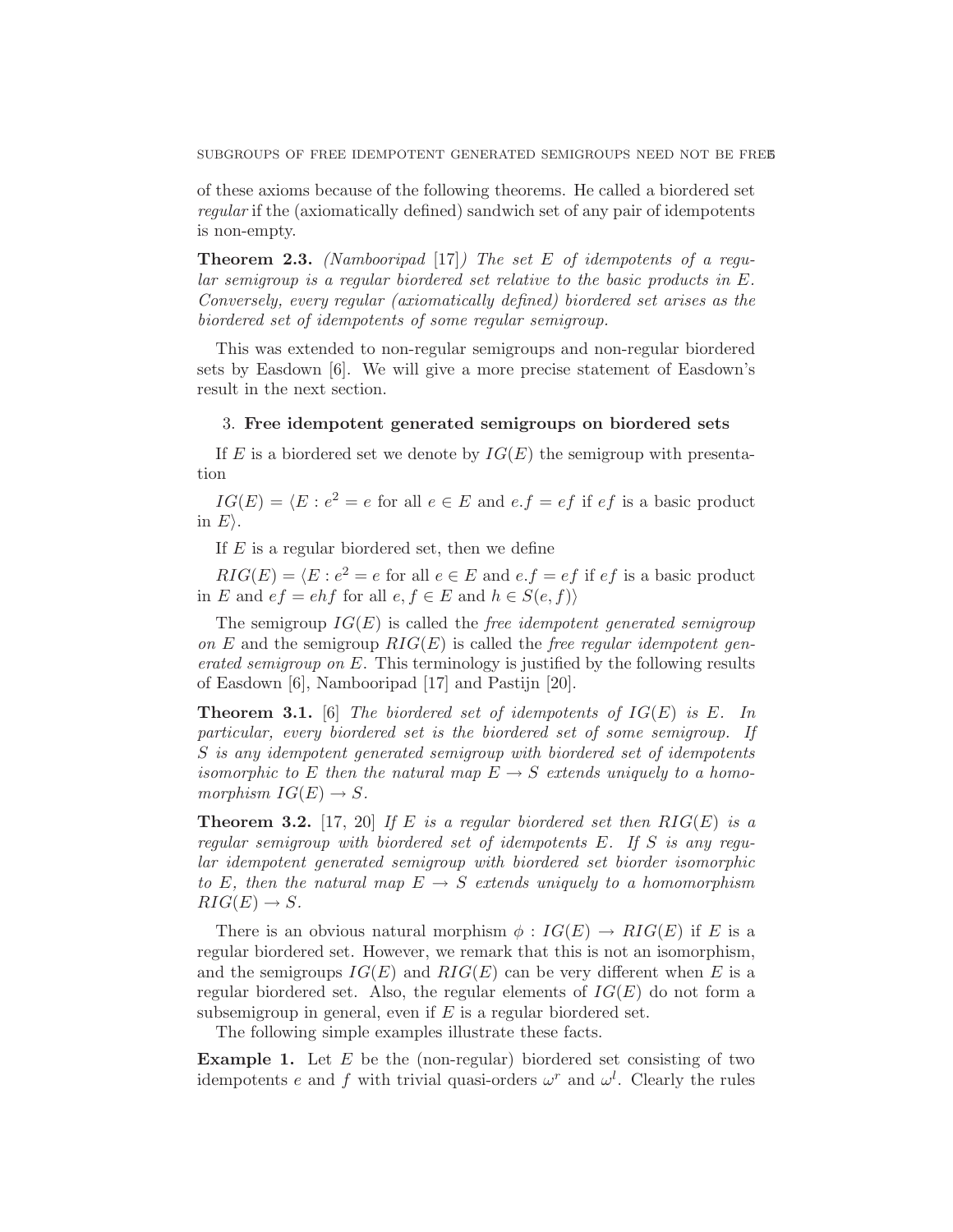$e^2 \to e, f^2 \to f$  constitute a terminating confluent rewrite system for the semigroup  $IG(E)$ . Canonical forms for words in  $IG(E)$  are of the form  $efef...e$  or  $efef...f$  or  $fef.ef...f$  or  $fef.ef...e$ . Clearly  $IG(E)$  is an infinite semigroup with exactly two idempotents  $(e \text{ and } f)$ .

**Example 2.** Let  $F$  be the biordered set  $E$  above with a zero 0 adjoined. Thus  $F$  is a three-element semilattice, freely generated as a semilattice by e and f. It is easy to see that  $RIG(F) = F$  since  $ef = e0f = fe = f0e =$ 0 from the presentation for  $RIG(F)$  and since  $0 \in S(e, f)$ . But  $IG(F)$ is  $IG(E)^0$ , where  $IG(E)$  is the semigroup in Example 1. Thus  $IG(F)$  is infinite, but  $RIG(F)$  is finite.

We will give more information about the relationship between  $IG(E)$ and  $RIG(E)$ , for E a regular biordered set, at the end of this section. In particular, we will show that the regular elements of  $IG(E)$  are in oneone correspondence with the elements of  $RIG(E)$  (even though the regular elements of  $IG(E)$  do not necessarily form a subsemigroup of  $IG(E)$ ).

Nambooripad studied the free regular idempotent generated semigroup semigroup  $RIG(E)$  on a regular biordered set via his general theory of "inductive groupoids" in  $[17]$ . If S is a regular semigroup, then Nambooripad introduced an associated groupoid  $\mathcal{N}(S)$  (that we refer to as the Nambooripad groupoid of S) as follows. The set of objects of  $\mathcal{N}(S)$  is the set  $E = E(S)$ of idempotents of S. The morphisms of  $\mathcal{N}(S)$  are of the form  $(x, x')$  where x' is an inverse of x:  $(x, x')$  is viewed as a morphism from  $xx'$  to  $x'x$  and the composition of morphisms is defined by  $(x, x')(y, y') = (xy, y'x')$  if  $x'x = yy'$ (and undefined otherwise). With respect to this product,  $\mathcal{N}(S)$  becomes a groupoid, which in fact is endowed with much additional structure, making it an inductive groupoid in the sense of Nambooripad [17]. An inductive groupoid is an ordered groupoid whose identities (objects) admit the structure of a regular biordered set  $E$ , and which admits a way of evaluating products of idempotents in an E-chain as elements of the groupoid. There is an equivalence between the category of regular semigroups and the category of inductive groupoids. We refer the reader to Nambooripad's paper [17] for much more detail. In particular, it follows easily from Nambooripad's results that the maximal subgroup of  $S$  containing the idempotent  $e$ is isomorphic to the local group of  $\mathcal{N}(S)$  based at the object (identity) e (i.e. the group of all morphisms from e to e in  $\mathcal{N}(S)$ ).

In his paper [17], Nambooripad also showed how to construct the inductive groupoid  $\mathcal{N}(RIG(E))$  associated with the free regular idempotent generated semigroup on a regular biordered set  $E$  directly from the groupoid of  $E$ chains of E. We review this construction here.

Let E be a regular biordered set. An E-square is an E-path  $(e, f, g, h, e)$ with  $e \mathcal{R} f \mathcal{L} g \mathcal{R} h \mathcal{L} e$  or  $(e, h, g, f, e)$  with  $e \mathcal{L} h \mathcal{R} g \mathcal{L} f \mathcal{R} e$ . We draw the square as:  $\begin{bmatrix} e & f \\ h & g \end{bmatrix}$ . An E-square is degenerate if it is of one of the following three types: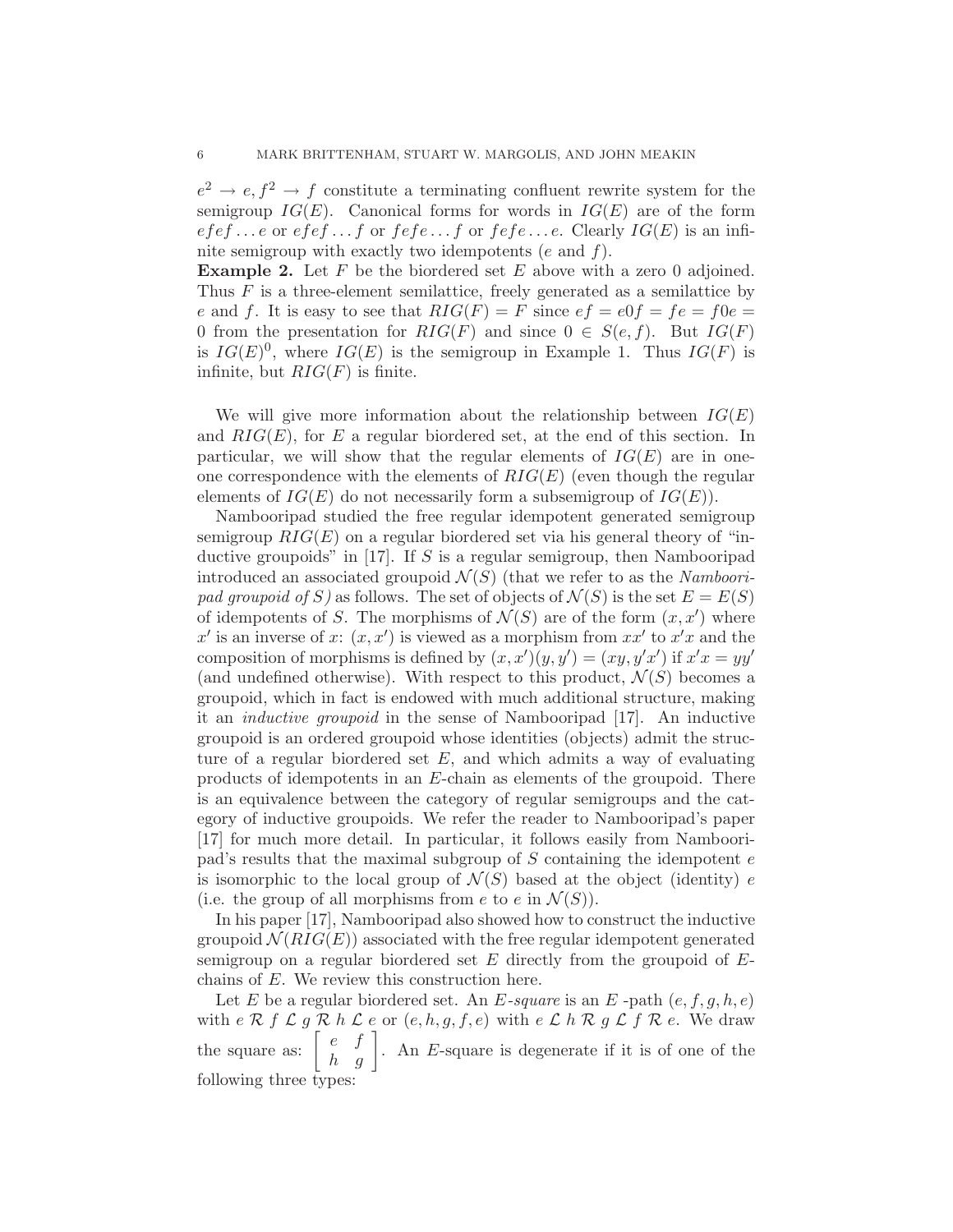$\left[\begin{array}{cc} e & e \\ e & e \end{array}\right] \left[\begin{array}{cc} e & f \\ e & f \end{array}\right] \left[\begin{array}{cc} e & e \\ f & f \end{array}\right]$ 

Unless mentioned otherwise, all E-squares will be non-degenerate.

An idempotent  $t = t^2 \in E$  left to right singularizes the E-square  $\begin{bmatrix} e & f \\ h & g \end{bmatrix}$ if  $te = e, th = h, et = f$  and  $ht = g$  where all of these products are defined in the biordered set  $E$ . Right to left, top to bottom and bottom to top singularization is defined similarly and we call the E-square singular if it has a singularizing idempotent of one of these types. Note that since  $te = e \in E$ if and only if  $e\omega^r t$ , all of these products can also be defined in terms of the order structure as well.

The importance of singular E-squares is given by the next lemma.

**Lemma 3.3.** Let  $\begin{bmatrix} e & f \\ h & g \end{bmatrix}$  be a singular E-square in a semigroup S. Then the product of the elements in the E-cycle  $(e, f, g, h, e)$  satisfies  $efghe = e$ . *Proof.* Let  $t = t^2$  left to right singularize the E-square  $\begin{bmatrix} e & f \\ h & g \end{bmatrix}$ . Then in any idempotent generated semigroup with biordered set E,  $ef\overline{g}he = fh$ follows from the basic R and L relations of E. Furthermore,  $fh = eth =$  $eh = e$  which follows from the definition of left to right singularization. The other cases of singularization are proved similarly.

In order to build the inductive groupoid of  $RIG(E)$ , we must therefore identify any singular E-cycle of  $\mathcal{G}(E)$  from an idempotent e to itself with e. This is because any inductive groupoid with biordered set  $E$  is an image of  $\mathcal{G}(E)$  by Nambooripad's theory [17]. This leads to the following definition. For two E-chains  $C = (e_1, e_2, \ldots, e_n)$  and  $C' = (f_1, f_2, \ldots, f_m)$  define  $C \rightarrow$ C' if there are E-chains  $C_1$  and  $C_2$  and a singular E-square  $\gamma$  such that  $C = C_1 C_2$  and  $C' = C_1 \gamma C_2$  and let ~ denote the equivalence relation on  $\mathcal{G}(E)$  induced by  $\rightarrow$ . The next theorem follows from [17] Theorem 6.9, 6.10 and ensures that the quotient groupoid  $\mathcal{G}(E)/\sim$  defined above has an inductive structure and is isomorphic to the inductive groupoid of  $RIG(E)$ .

**Theorem 3.4.** (Nambooripad [17]) If E is a regular biordered set, then  $\mathcal{N}(RIG(E)) \cong \mathcal{G}(E)/\!\!\sim.$ 

It is convenient to provide a topological interpretation of this theorem of Nambooripad. We remind the reader that just as groups are presented by a set of generators and a set of words over the generating set as relators (giving the group as a quotient of the free group on the generating set), groupoids are presented by a graph and a set of cycles in the graph as relators (giving the groupoid as a quotient of the free groupoid on the graph). See [12] for more details.

It follows from Theorem 2.1 and Theorem 3.4 that we have the following presentation for  $\mathcal{N}(RIG(E)) \cong \mathcal{G}(E)/\sim$ .

**Generators:** The graph with vertices E and edges the relation  $\mathcal{R} \cup \mathcal{L}$ .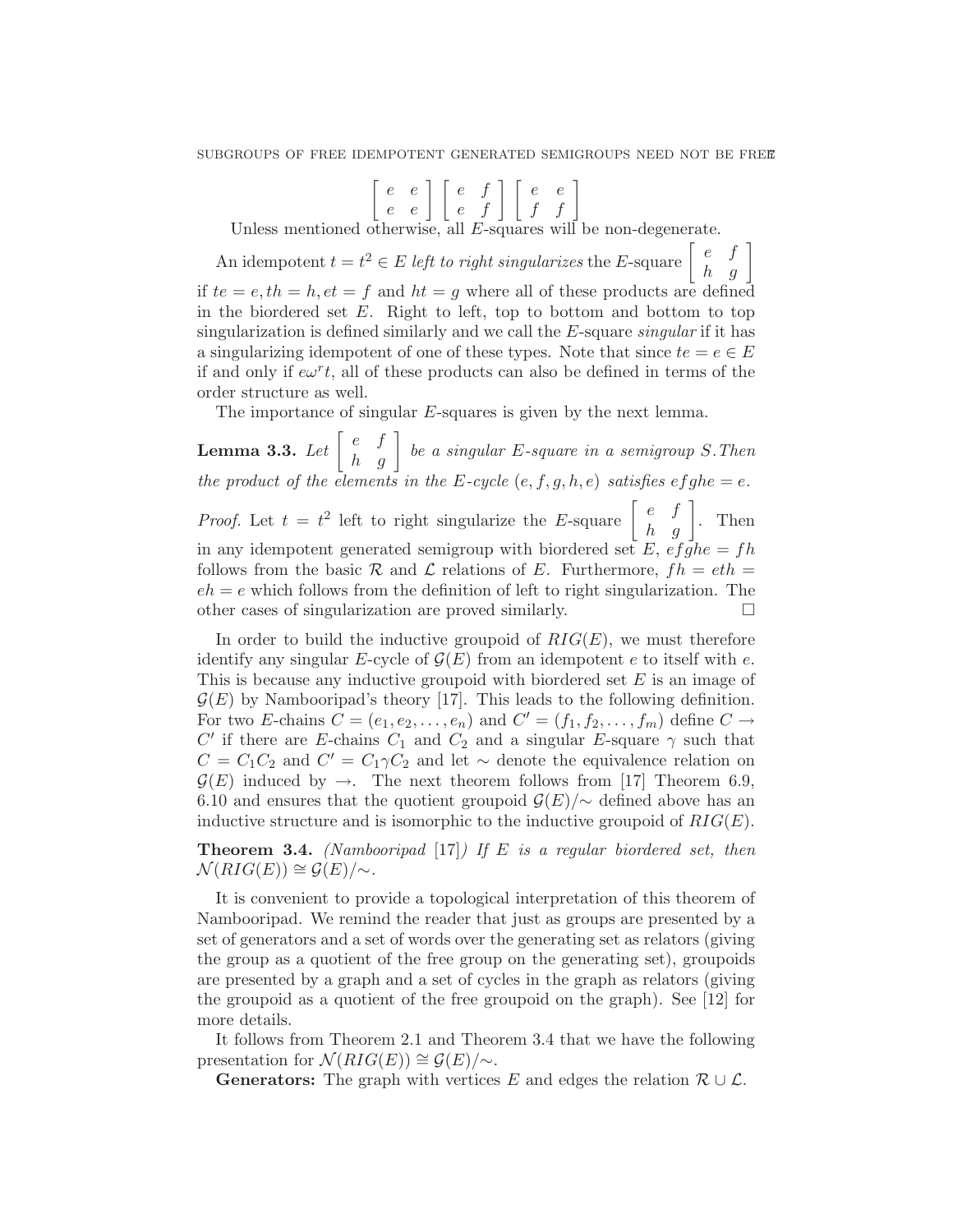Relators: There are two types of relators:

(1) 
$$
((e, f), (f, g), (g, e)) = 1_e
$$
 if  $e \mathcal{R} f \mathcal{R} g$  or  $e \mathcal{L} f \mathcal{L} g$   
(2)  $((e, f), (f, g), (g, h), (h, g), (h, g)) = 1_e$  if  $\begin{bmatrix} e & f \end{bmatrix}$  is a simple

(2)  $((e, f), (f, g), (g, h), (h, e)) = 1_e$  if  $\begin{bmatrix} e & f \\ h & g \end{bmatrix}$  is a singular E-square.

We will always assume that there are no trivial relators in the list above. This means that for relators of type  $(1)$  all three elements  $e, f, g$  are distinct and for relators of type  $(2)$ , all four elements  $e, f, g, h$  are distinct.

If E is a regular biordered set we associate a 2-complex  $K(E)$  which is the analogue of the presentation complex of a group presentation. The 1 skeleton of  $K(E)$  is the graph  $(E, \mathcal{R} \cup \mathcal{L})$  described above. Since  $\mathcal{R}$  and  $\mathcal{L}$ are symmetric relations we consider the underlying graph to be undirected in the usual way. The 2-cells of  $K(E)$  are of the following types:

(1) if e R f R g or e L f L g for e,  $f, g \in E$  then there is a 2-cell with boundary edges  $(e, f), (f, g), (g, e)$ .

(2) all singular E-squares bound 2-cells.

We note that our 2-complexes are combinatorial objects and we follow the notation of [25], [28].

We denote the fundamental groupoid of a 2-complex K by  $\pi_1(K)$ : the fundamental group of K based at v will be denoted by  $\pi_1(K, v)$ . The following corollary is an immediate consequence of Nambooripad's work and the definition of the fundamental groupoid of a 2-complex (see, for example,  $|12|$ ).

Corollary 3.5. If E is a regular biordered set, then  $\pi_1(K(E)) \cong \mathcal{G}(E)/\sim$ and hence  $\pi_1(K(E)) \cong \mathcal{N}(RIG(E)).$ 

It follows that the maximal subgroup of  $RIG(E)$  containing the idempotent e is isomorphic to the fundamental group of  $K(E)$  based at e. The next theorem shows that there is a one to one correspondence between regular elements of  $IG(E)$  and  $RIG(E)$  if E is a regular biordered set and that for every  $e \in E$ , the maximal subgroup at e in  $IG(E)$  is isomorphic to the maximal subgroup at  $e$  in  $RIG(E)$ .

**Theorem 3.6.** Let  $E$  be a regular biordered set. Then the natural map  $\phi:IG(E) \to RIG(E)$  is a bijection when restricted to the regular elements of  $IG(E)$ . That is, for each element  $r \in RIG(E)$  there exists a unique regular element  $s \in IG(E)$  such that  $\phi(s) = r$ . In particular, the maximal subgroups of  $IG(E)$  and  $RIG(E)$  are isomorphic.

Proof. It follows from Fitzgerald's theorem, Theorem 2.2 that every element of  $RIG(E)$  is the product of the elements in an E chain. But it follows from the Clifford-Miller theorem  $[2]$  that the product of an element in an E-chain is a regular element in any idempotent generated semigroup with biordered set E. It follows immediately that  $\phi$  restricts to a surjective map from the regular elements of  $IG(E)$  to  $RIG(E)$ .

If u and v are regular elements of  $IG(E)$ , then there are E-chains  $(e_1, e_2, \ldots, e_n)$  and  $(f_1, f_2, \ldots, f_m)$  such that  $u = e_1 e_2 \ldots e_n$  and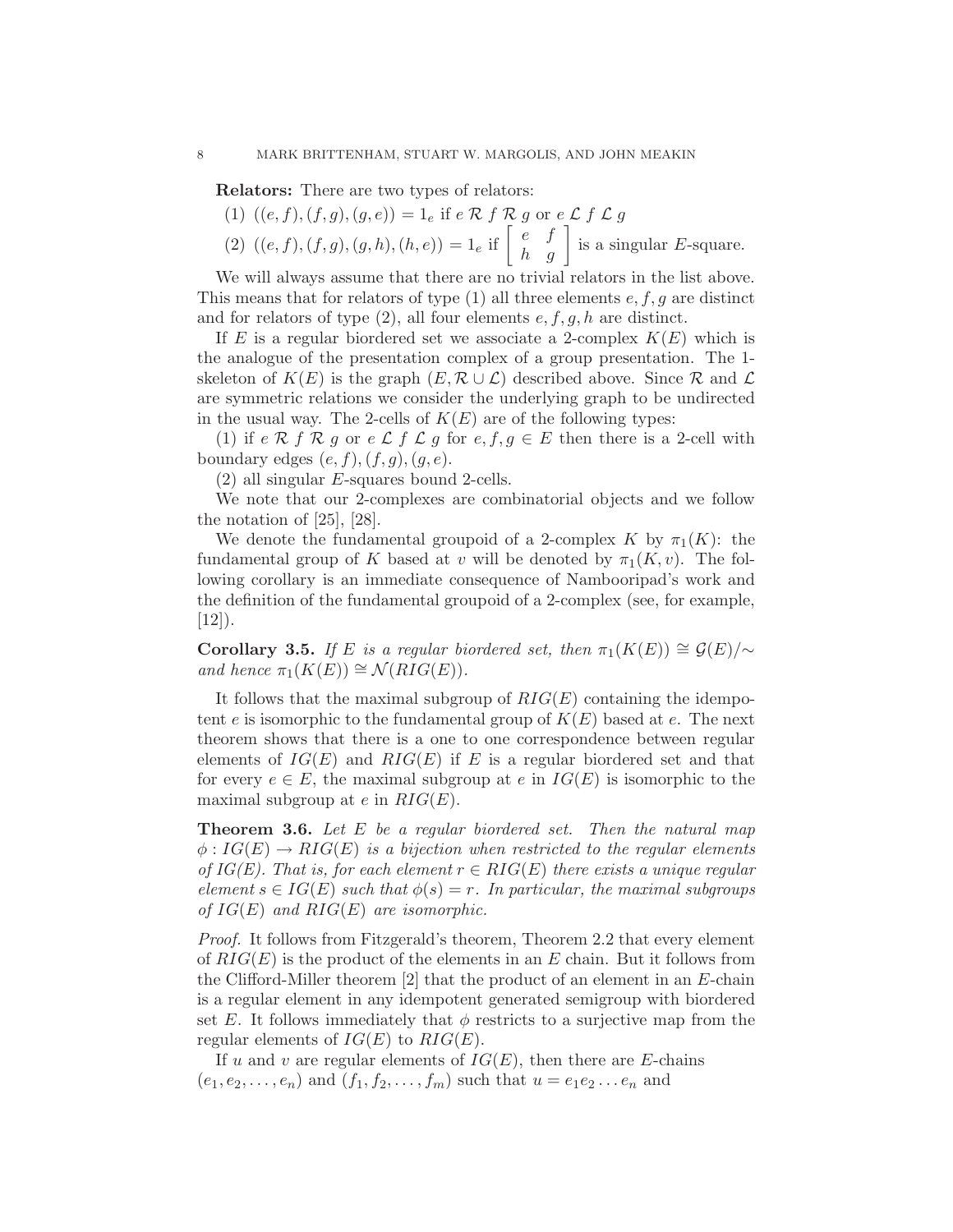$v = f_1 f_2 \dots f_m$  in  $IG(E)$ . Suppose that  $\phi(u) = \phi(v)$ . Clearly, on applying the morphism  $\phi$ ,  $e_1e_2 \dots e_n = f_1f_2 \dots f_m$  in  $RIG(E)$ . We mentioned previously that it follows from the Clifford-Miller theorem [2] that  $e_1 \mathcal{R} f_1$ and  $e_n \mathcal{L} f_m$ . Thus without loss of generality, we may assume that  $e_1 = f_1$ since  $e_1f_1f_2...f_m = f_1f_2...f_m$  in  $IG(E)$ , and similarly we may assume that  $e_n = f_m$ . Applying [17] Lemma 4.11 and Theorem 3.4, it follows that  $(e_1, e_2, \ldots, e_n) \sim (f_1, f_2, \ldots, f_m)$ . Thus it is possible to pass from  $(e_1, e_2, \ldots, e_n)$  to  $(f_1, f_2, \ldots, f_m)$  by a sequence of operations of two types:

(a) inserting or deleting paths of length 3 corresponding to  $R$  or  $\mathcal L$  related idempotents; and

(b) inserting or deleting E-cycles corresponding to singular E-squares.

Note that if  $(e, f, g, h, e)$  is a singular E-square then  $efghe = e$  in any semigroup  $S$  with biordered set  $E$  by Lemma 3.3. It follows easily that if  $(g_1, g_2, \ldots, g_p)$  is obtained from  $(e_1, e_2, \ldots, e_n)$  by one application of an operation of type (a) or (b) above, then  $e_1e_2 \ldots e_n = g_1g_2 \ldots g_p$  in any semigroup with biordered set E, and in particular this is true in  $IG(E)$ . It follows by induction on the number of steps of types (a) and (b) needed to pass from  $(e_1, e_2, \ldots, e_n)$  to  $(f_1, f_2, \ldots, f_m)$  that  $u = e_1 e_2 \ldots e_n = f_1 f_2 \ldots f_m = v$  in  $IG(E)$ , so  $\phi$  is one-to-one on regular elements, as desired.

To prove the final statement of the theorem, note that elements of the maximal subgroup of  $IG(E)$  or  $RIG(E)$  containing e come from E-chains that start and end at e, since

 $e_1 \mathcal{R} e_1 e_2 \ldots e_n \mathcal{L} e_n$  for any E-chain  $(e_1, e_2, \ldots, e_n)$ . This shows that the map  $\phi$  is surjective on maximal subgroups: the first part of the theorem shows that it is injective on maximal subgroups.

 $\Box$ 

## 4. Connections between the Nambooripad Complex and the Graham-Houghton Complex

In this section we use the Bass-Serre theoretic methods of [10] to study the local groups of  $\mathcal{G}(E)$  and  $\mathcal{N}(E)$ . The local group of a groupoid G at the object v is the group of self morphisms  $G(v, v)$ . For  $\mathcal{G}(E)$  we give a rapid topological proof of a result of Namboopripad and Pastijn [18] who showed that the local groups of  $\mathcal{G}(E)$  are free groups. By applying [10] we are lead directly to the graphs considered by Graham and Houghton [9, 13] for studying completely 0-simple semigroups. We put a structure of a complex on top of the Graham-Houghton graphs in order to have tools to study the vertex subgroups of  $\mathcal{N}(E)$ , which by Theorem 3.4 and Theorem 3.6 are the maximal subgroups of  $IG(E)$  and  $RIG(E)$  when E is a regular biordered set.

Throughout this section, E will denote a regular biordered set. By Theorem 3.2 E is isomorphic to the biordered set of idempotents of  $RIG(E)$ and we will use this identification throughout the section as well. Thus, we will refer to the elements of  $E$  as idempotents and talk about their Green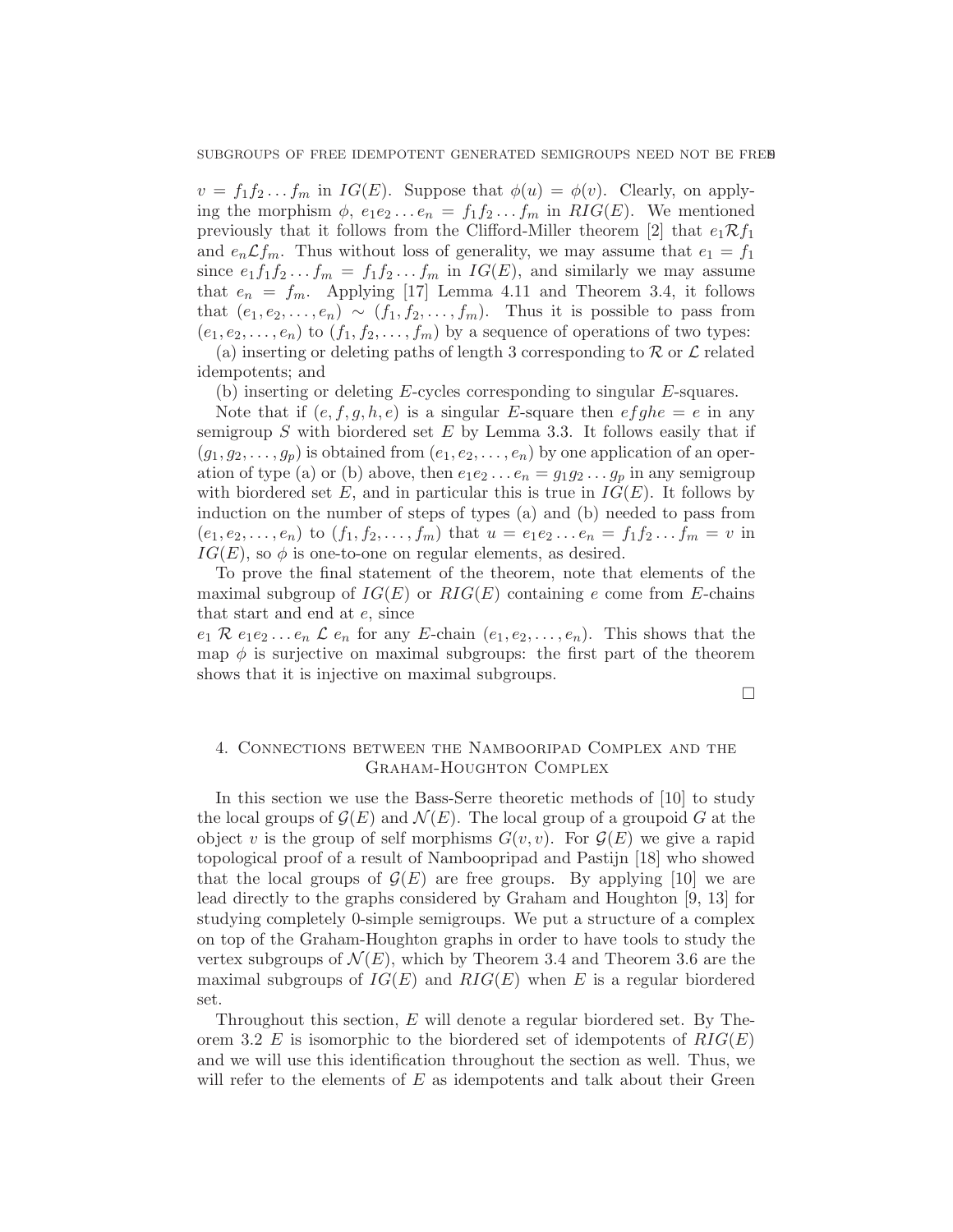classes within  $RIG(E)$ . We have seen in Theorem 2.1 that  $\mathcal{G}(E)$  decomposes as the free product with amalgamation  $\mathcal{G}(E) = \mathcal{L} *_{E} \mathcal{R}$ , where by abuse of notation, E denotes the trivial subgroupoid. Since  $\mathcal L$  and  $\mathcal R$  also have the same objects as each other and as  $E$ , we can use the methods of [10] to study the maximal subgroup of  $\mathcal{G}(E)$ , since this paper was concerned with amalgams of groupoids in which the intersection of the two factors contains all the identity elements.

For every such amalgam of groupoids  $G = A *_U B$ , [10] associates a graph of groups in the sense of Bass-Serre Theory [27] whose connected components are in one to one correspondence with the connected components of G and such that the fundamental group of a connected component is isomorphic to the local group of the corresponding component of G.

First note that there is a one to one correspondence between the  $\mathcal{L}(\mathcal{R})$ classes of E and the  $\mathcal{L}(\mathcal{R})$  classes of  $RIG(E)$ . This is because every  $\mathcal{L}$  $(\mathcal{R})$  class of  $RIG(E)$  has an idempotent and the  $\mathcal{L}(\mathcal{R})$  relation restricted to idempotents can be defined by basic products. We abuse notation by identifying an  $\mathcal{L}(\mathcal{R})$  class of E with the  $\mathcal{L}(\mathcal{R})$  class of  $RIG(E)$  containing it.

We now describe explicitly the graph of groups associated to  $\mathcal{G}(E)$ . For more details, see [10]. The graph of groups  $\mathsf{G}$  of  $\mathcal{G}(E)$  consists of the following data: The set of vertices is the disjoint union of the  $\mathcal L$  and  $\mathcal R$  classes of E and its positive edges are the elements of E. If  $e \in E$ , its initial edge is its  $\mathcal{L}\text{-class}$  and its terminal edge is its  $\mathcal{R}\text{-class}$ . That is, there is a unique positive edge from an  $\mathcal{L}\text{-class } L$  to an  $\mathcal{R}\text{-class } R$  if and only if the  $\mathcal{H}\text{-class }$  $L \cap R$  of  $RIG(E)$  contains an idempotent. Each vertex group of G is the trivial group. This is an exact translation for  $\mathcal{G}(E)$  of the graph of groups defined for an arbitrary amalgam on page 46 of [10].

Since the vertex groups of G are trivial, we can consider G to be a graph in the usual sense. Therefore its fundamental group is a free group and we have the following theorem of Namboopripad and Pastijn [18].

### **Theorem 4.1.** Every local subgroup of  $\mathcal{G}(E)$  is a free group.

*Proof.* It follows from Theorem 3 of [10] that for each element  $e \in E$  the local subgroup of  $\mathcal{G}(E)$  at e is isomorphic to the fundamental group of G based at the  $\mathcal{L}\text{-class}$  of e. Since the latter group is free by the discussion above, the theorem is proved.

 $\Box$ 

In the case that a connected component of  $\mathcal{G}(E)$  has a finite number of idempotents, the rank of the free group will be the Euler characteristic of the corresponding component of G, that is, the number of edges of the graph minus the number of vertices plus 1. Thus if the connected component of  $e \in E$  of  $\mathcal{G}(E)$  has m R-classes, n L-classes and k idempotents, then the free group  $\mathcal{G}(E)(e,e)$  has rank  $k - (m+n) + 1$ .

All the calculations of maximal subgroups of  $RIG(E)$  or  $IG(E)$  that have appeared in the literature [16, 18, 20] have been restricted to cases of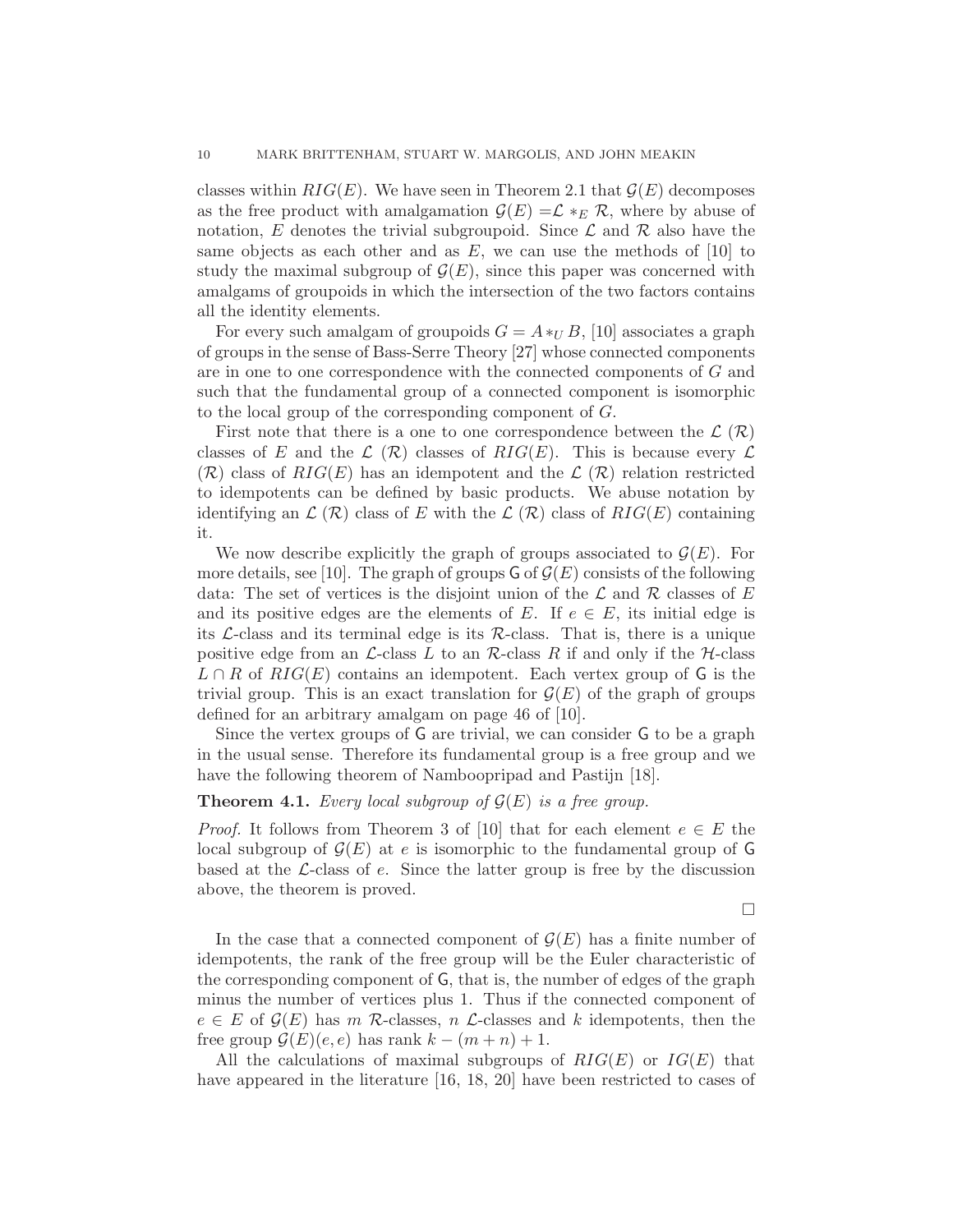biordered sets that have no non-degenerate singular squares. In this case it follows from Theorem 3.4 that  $\mathcal{G}(E)$  is isomorphic to  $\mathcal{N}(E)$ . Since the local groups of  $\mathcal{N}(E)$  are isomorphic to the maximal subgroups of  $RIG(E)$  we have the following result of Nambooripad and Pastijn [18].

**Theorem 4.2.** If E is a biordered set that has no non-degenerate singular squares, then every subgroup of  $RIG(E)$  is free.

Nambooripad and Pastijn's proof of theorem 4.2 uses combinatorial word arguments. A topological proof of theorem 4.2 in the special case that the (not necessarily regular) biordered set has no nontrivial biorder ideals was given by McElwee [16]. The graph that McElwee uses is the same as ours in this case, but without reference to the general work of [10] or the connection with the Graham-Houghton graph [9, 13] that we discuss below. There are a number of interesting classes of regular semigroups whose biordered sets have no non-degenerate singular squares including locally inverse semigroups. See [18] for more examples.

Connected components of the graph G associated to  $\mathcal{G}(E)$  defined above have arisen in the literature in connection with the theory of finite 0-simple semigroups and in particular with the theory of idempotent generated subsemigroups of finite 0-simple semigroups. Finite idempotent generated 0 simple semigroups have the property that all non-zero idempotents are connected by an E-chain. This follows from the Clifford-Miller theorem [2]. Thus the graph G corresponding to the biordered set of a finite 0-simple semigroup has a trivial component consisting of 0 and one other connected component. The graph defined independently by Graham and Houghton [9, 13] associated to a finite 0-simple semigroup is exactly the graph that arises from Bass-Serre theory associated to  $\mathcal{G}(E)$  that we have defined above. Graham and Houghton did not note the connection to Bass-Serre theory. A number of papers have given connections between completely 0-simple semigroups, the theory of graphs and algebraic topology [9, 13], [21]. The monograph [24] gives an updated version of these connections.

We now add 2-cells to G of the graph associated to  $\mathcal{G}(E)$ , one for each singular square  $\begin{bmatrix} e & f \\ h & g \end{bmatrix}$ . Given this square and recalling that the positive edges of G are directed from the  $\mathcal{L}\text{-class}$  of an idempotent to its  $\mathcal{R}\text{-class}$  we sew a 2-cell onto G with boundary  $ef^{-1}gh^{-1}$ . We call this 2-complex the Graham-Houghton complex of E and denote it by  $GH(E)$ .

We note two important properties of  $GH(E)$ . Its 1-skeleton is naturally bipartite as each edge runs between an  $\mathcal{L}\text{-class}$  and an  $\mathcal{R}\text{-class}$ . Furthermore  $GH(E)$  is a square complex in that each of its cells is a square bounded by a 4-cycle.

We now prove that the fundamental group of the connected component of  $GH(E)$  containing the vertex  $\mathcal{L}_e$  of an idempotent  $e \in E$  is isomorphic to the fundamental group of the Nambooripad complex  $K(E)$  containing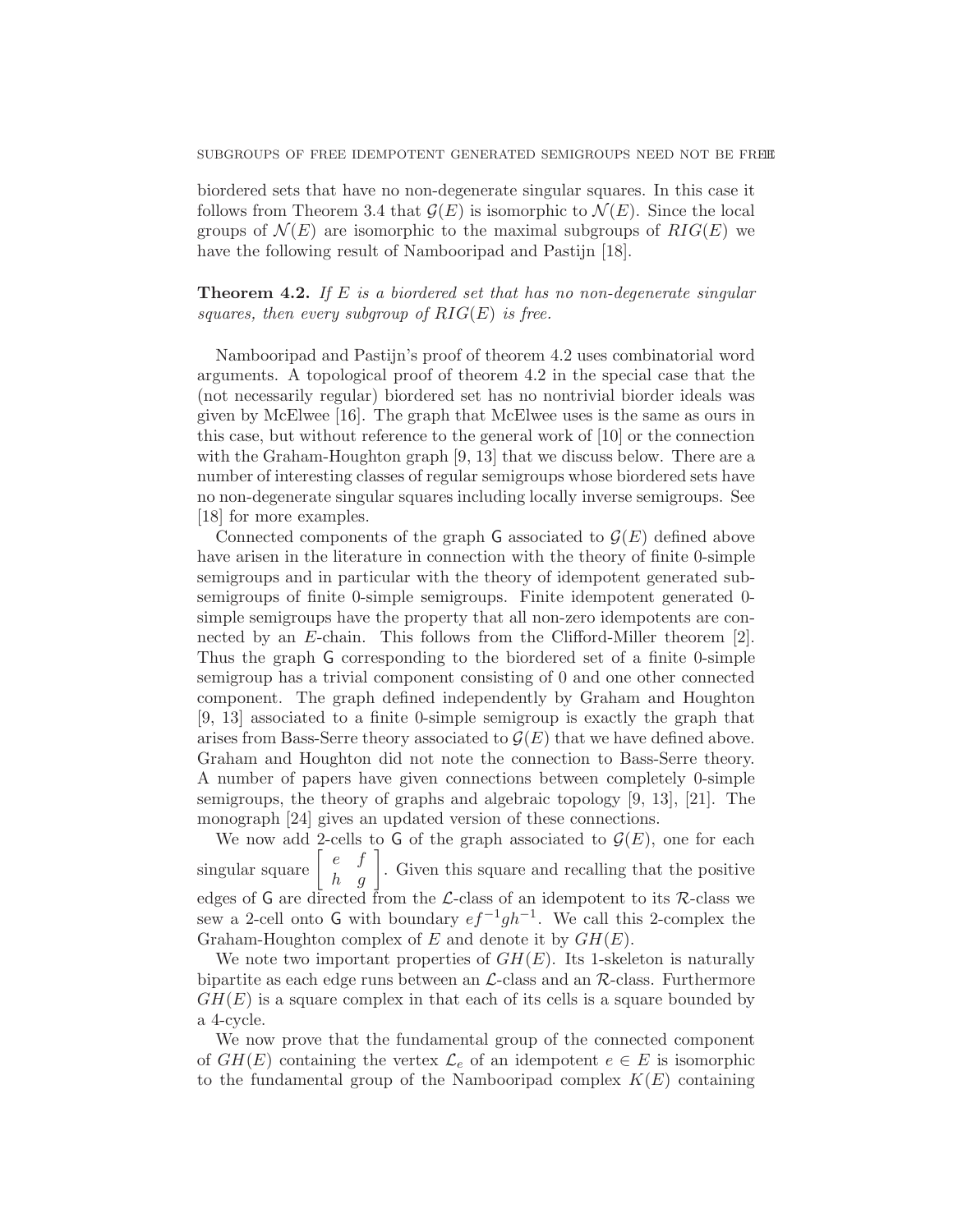the vertex e. We will then be able to use  $GH(E)$  to compute the maximal subgroups of  $RIG(E)$ .

As we have seen above, the Nambooripad complex  $K(E)$  has vertices E, the idempotents of S, edges  $(e, f)$  whenever  $e \mathcal{R} f$  or  $e \mathcal{L} f$ , and two types of two cells: one triangular 2-cell  $(e, f)(f, g)(g, e)$  for each unordered triple  $(e, f, g)$  of distinct elements satisfying  $e \mathcal{R} f \mathcal{R} g$  or  $e \mathcal{L} f \mathcal{L} g$ , and one square 2-cell  $(e, f)(f, g)(g, h)(h, e)$  for each non-degenerate singular  $E$ -square  $\begin{bmatrix} e & f \\ h & g \end{bmatrix}$ .

The Graham-Houghton complex  $GH(E)$  has one vertex for each  $\mathcal R$  or *L*-class of *E*, an edge labelled by  $e \in E$  between  $\mathcal{R}_a$  and  $\mathcal{L}_b$  if  $e \in \mathcal{R}_a \cap \mathcal{L}_b$ (giving a bipartite graph), and square 2-cells attached along  $(e, f, g, h)$  when f  $\begin{bmatrix} e & f \\ h & g \end{bmatrix}$  is a non-degenerate singular E-square.

We now describe a sequence of transformations of complexes which starts with  $GH(E)$  and ends with  $K(E)$ . Each step, we shall see, does not change the isomorphism class of the fundamental groups of the complex. This will imply that  $GH(E)$  and  $K(E)$  have isomorphic fundamental groups. The basic idea is that the vertices of  $K(E)$  are the edges of  $GH(E)$ , and the vertices of  $GH(E)$  are, in some sense, the edges of  $K(E)$ . The process basically "blows up" the vertices of  $GH(E)$  to introduce the edges of  $K(E)$ , and then crushes the original edges of  $GH(E)$  to points to create the vertices of  $K(E)$ . The blow-up process introduces the triangular 2-cells needed for  $K(E)$ , and the crushing process turns the square 2-cells of  $GH(E)$  into the square 2-cells of  $K(E)$ . All of the topological facts used below may be found, for example, in [11, 28]. More precisely, in the theorem below, we prove that  $K(E)$  is the 2-skeleton of a complex that is homotopy equivalent to  $GH(E)$ and in particular, they have isomorphic fundamental groups at each vertex.

## **Theorem 4.3.**  $\pi_1(K(E), e)$  is isomorphic to  $\pi_1(GH(E), \mathcal{L}_e)$  for each  $e \in E$ .

*Proof.* The first step is to blow up each vertex R or L of  $GH(E)$  to an nsimplex, where  $n$  is the valence of the vertex. Figure 1 shows the essential details. The basic idea is that the vertex  $R$  or  $L$  becomes the *n*-simplex, each edge of  $GH(E)$  incident to R or L becomes an edge incident to a distinct vertex of the n-simplex, and any square 2-cell incident to the vertex receives an added edge of the  $n$ -simplex in its boundary, joining the two vertices which its original pair of edges are now incident to. Carrying out this process for all of the original vertices results in a complex which we will call  $Q_1$ . Note that  $Q_1$  is homotopy equivalent to  $GH(E)$ , since  $GH(E)$  may be obtained from  $Q_1$  by crushing each *n*-simplex  $\sigma^n$  to a point (literally, taking the quotient complex  $Q_1/\sigma^n$ ). Since each *n*-simplex is a contractible subcomplex of  $Q_1$ , the quotient map  $Q_1 \to Q_1/\sigma^n$  is a homotopy equivalence ([11] Proposition 0.17); the result then follows by induction, since  $Q_1$  with every one of the introduced simplices crushed to points is isomorphic to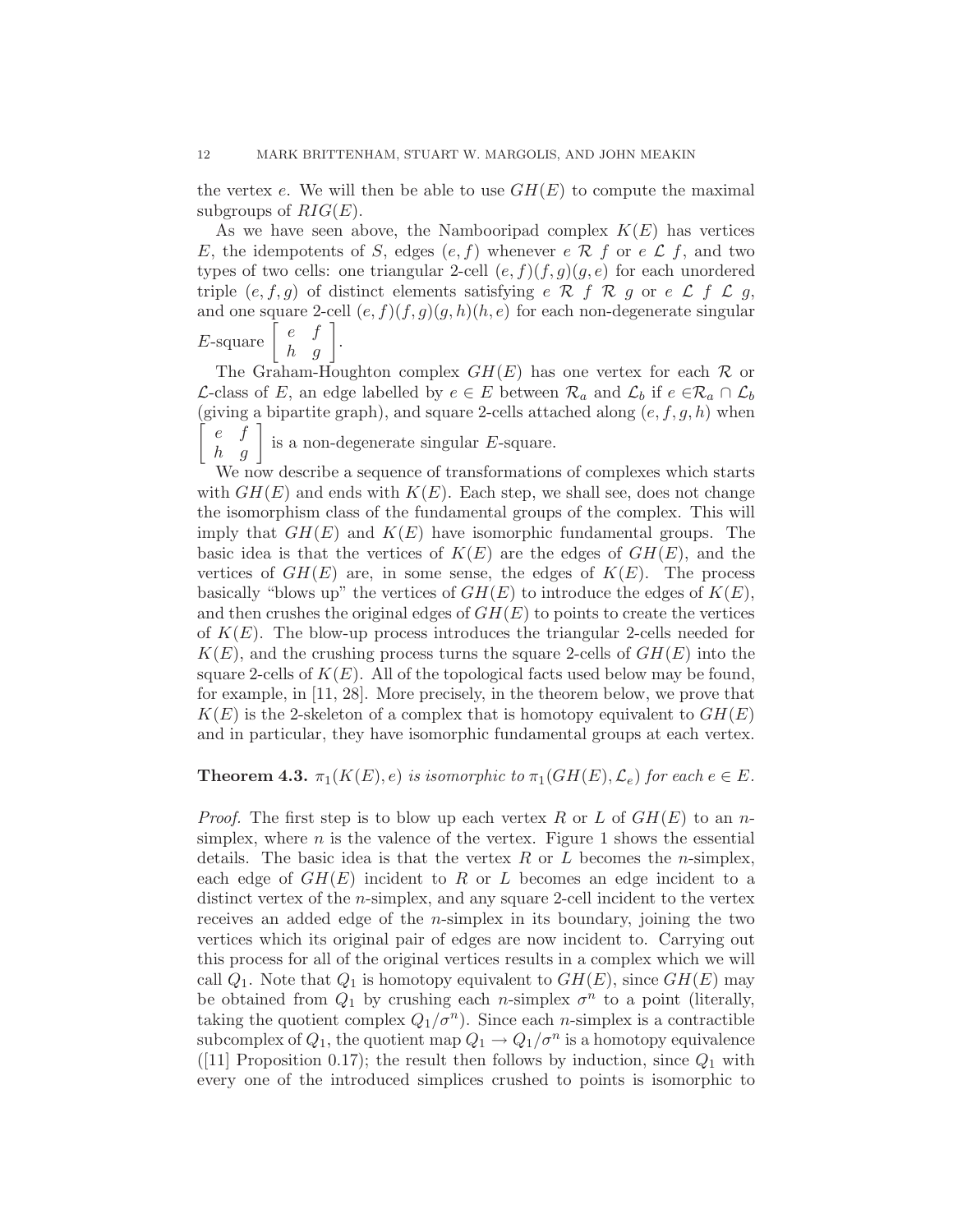

Figure 2

 $GH(E)$ . The original square 2-cells of  $GH(E)$  have now become octagons in  $Q_1$ .

The complex  $Q_1$  has a pair of vertices for each original edge of  $GH(E)$ , that is, for each element  $e \in E$ . One of the vertices lies in the 2-skeleton of the *n*-simplex corresponding to the  $\mathcal{L}\text{-class}$  of e, and the other in the corresponding  $R$ -class. Our second step is to crush each of these original edges from  $GH(E)$  to points, resulting in a complex which we will call  $Q_2$ ; see Figure 2. Each such edge forms a contractible subcomplex of  $Q_1$ , since its vertices are distinct - the 1-skeleton of  $GH(E)$  is a bipartite graph, so the vertices of each edge lie on distinct  $n$ -simplices  $\overline{\phantom{a}}$  so quotienting out by each edge is again a homotopy equivalence.  $Q_2$  is therefore homotopy equivalent to  $Q_1$ . The vertices of  $Q_2$  are now in 1-to-1 correspondence with E, since there is one vertex for each edge in  $GH(E)$ . The edges of  $Q_2$  are precisely the edges in the *n*-simplices, so there is an edge from  $e$  to  $f$  precisely when e and f lie in the same  $\mathcal{L}$ - or  $\mathcal{R}$ -class, which are precisely the edges of the Nambooripad complex. Under the quotient map the octagonal 2-cells of  $Q<sub>1</sub>$  have become square 2-cells, whose boundaries are edge paths through the vertices  $e, f, g, h$  given by the edges in the boundaries of the square 2cells of  $GH(E)$ . That is, they are precisely the singular E-squares of the Nambooripad complex.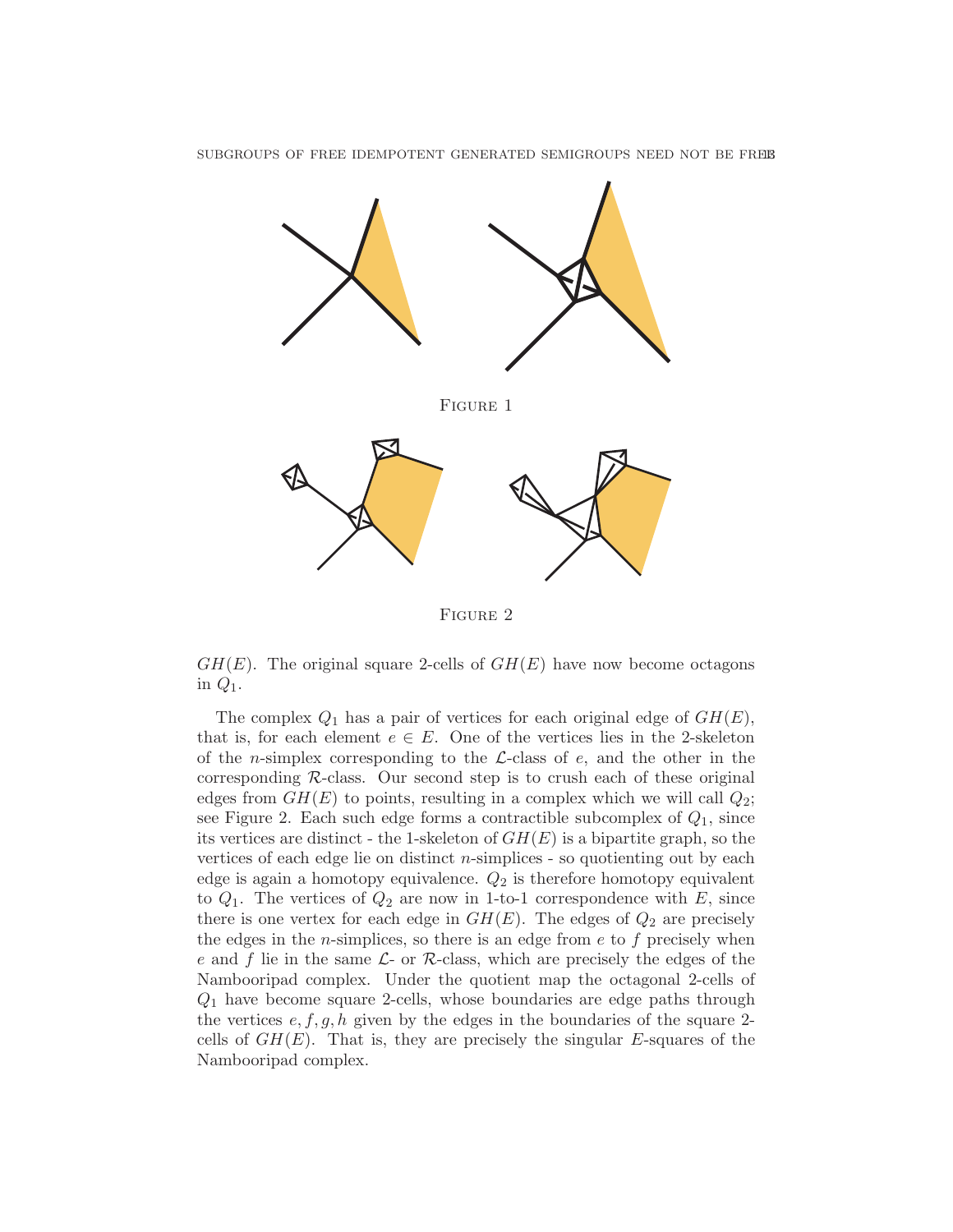Finally, the Nambooripad complex  $K(E)$  is isomorphic to the 2-skeleton  $Q_2^{(2)} \subseteq Q_2$  of  $Q_2$ . That is,  $Q_2^{(2)}$  $_2^{(2)}$  consists of the 1-skeleton, which is the 1skeleton of  $K(E)$ , together with the singular squares and all of the 2-faces of the *n*-simplices, which are precisely the triangular 2-cells of  $K(E)$  for  $e, f, g$ three distinct elements in the same  $\mathcal{L}$ - or  $\mathcal{R}$ -class. Having the same vertices, edges, and 2-cells, the two 2-complexes are therefore isomorphic.

Since the fundamental groupoid of the 2-skeleton of a complex is isomorphic to the fundamental groupoid of the complex, we have

 $\pi_1(K(E)) \cong \pi_1(Q_2^{(2)}$  $\pi_2^{(2)}) \cong \pi_1(Q_2) \cong \pi_1(Q_1) \cong \pi_1(GH(E)),$ as desired.

## 5. An example of a free idempotent generated semigroup with non-free subgroups

In this section we present an example of a finite regular biordered set E such that  $Z \times Z$ , the free Abelian group of rank 2, is isomorphic to a maximal subgroup of  $RIG(E)$ . This is the first example of a subgroup of a free idempotent generated semigroup that is not a free group.

Before presenting the example, we give more details on the connection between bipartite graphs and completely 0-simple semigroups. This will help us explain how we present our example.

Let  $S = M^{0}(A, 1, B, C)$  be a combinatorial completely 0-simple semigroup. That is, the maximal subgroup is the trivial group 1. Thus we can represent elements as pairs  $(a, b) \in A \times B$  with product  $(a, b)(a', b') = (a, b')$ if  $C(b, a') \neq 0$  and 0 otherwise. As in the general case of the Graham-Houghton graph that we described in the previous section, we associate a bipartite graph  $\Gamma(S)$  to S. The vertices of  $\Gamma(S)$  are  $A \cup B$  (where as usual, we assume  $A \cap B$  is empty). There is an edge between  $b \in B$  and  $a \in A$  if and only if  $C(b, a) = 1$ . Clearly  $\Gamma(S)$  is a bipartite graph with no isolated vertices.

Conversely, let  $\Gamma$  be a bipartite graph with vertices the disjoint union of two sets  $A$  and  $B$  and no isolated vertices. We then have the incidence matrix  $C = C(\Gamma) : B \times A \rightarrow \{0, 1\}$  with  $C(b, a) = 1$  if and only if  $\{b, a\}$  is an edge of Γ. As usual we write C as a  $\{0,1\}$  matrix with rows labelled by elements of B and columns labelled by elements of A. Define  $S(\Gamma)$  to be the Rees matrix semigroup  $S(\Gamma) = M^{0}(A, 1, B, C(\Gamma))$ . Then it follows from the fact that  $\Gamma$  has no isolated vertices that  $S(\Gamma)$  is a combinatorial 0-simple semigroup. Clearly, these assignments give a one to one correspondence between combinatorial 0-simple semigroups and directed bipartite graphs with no isolated vertices. Isomorphisms of graphs are easily seen to correspond to isomorphisms of the corresponding semigroup and vice versa.

We now explain the idea of our example. We will define a bipartite graph Γ that embeds on the surface of a torus. The graph will represent the one skeleton of a square complex. We will then define a finite regular semigroup

 $\Box$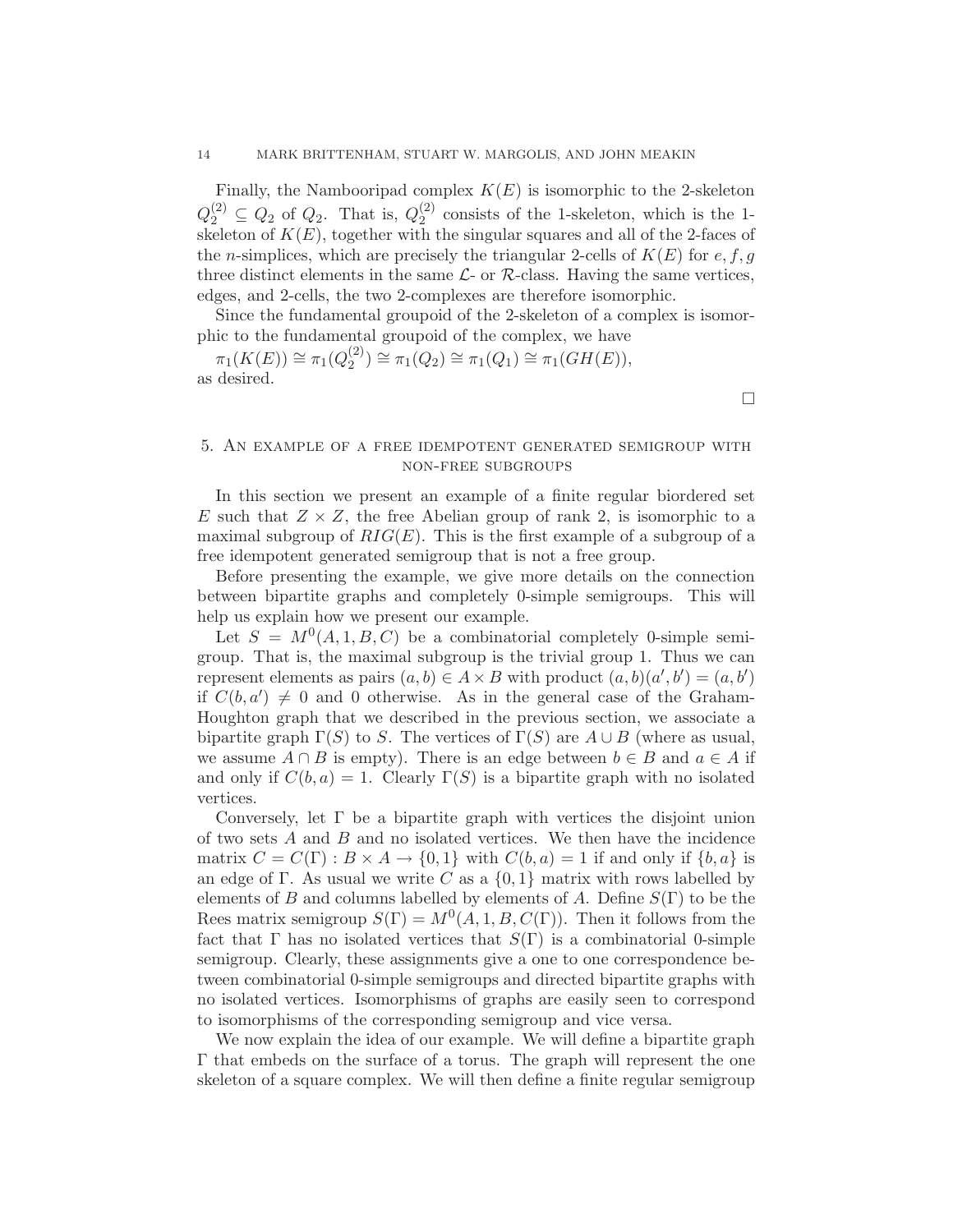S that has  $\Gamma$  as the bipartite graph corresponding to a completely 0-simple semigroup that is an ideal of S and such that if we add the singular squares of the biordered set  $E(S)$  as 2-cells to Γ (in the language of the previous section, we build the Graham-Houghton complex), we obtain a complex that has the fundamental group of the torus, that is,  $Z \times Z$  as maximal subgroup.

We begin by drawing the graph  $\Gamma$  in Figure 3.



FIGURE 3. The graph  $\Gamma$ 

We call the colors of the bipartition  $R$  and  $L$  to remind the reader of the Green relations  $R$  and  $\mathcal L$  (but if the reader insists, s/he can think of them as Red and bLue). Thus there are 16 vertices in the graph and 32 edges. Figure 3 is drawn in a way that the graph is really drawn on the torus obtained by identifying the top of the graph with the bottom and the left side with the right side.

Before continuing we define the incidence matrix of Γ. For our purposes, it is more convenient to write the transpose of the incidence matrix. Thus the matrix in figure 4 has rows labelled by  $R_1, \ldots, R_8$  and columns labelled by  $L_1, \ldots, L_8$ . In particular, the matrix written this way defines the biordered set of the 0-simple semigroup  $S(\Gamma)$  corresponding to  $\Gamma$ . That is, idempotents correspond to the  $H$  classes with entries 1, the  $R$  relation corresponds to being idempotents in the same row and the  $\mathcal L$  relation corresponds to being idempotents in the same column.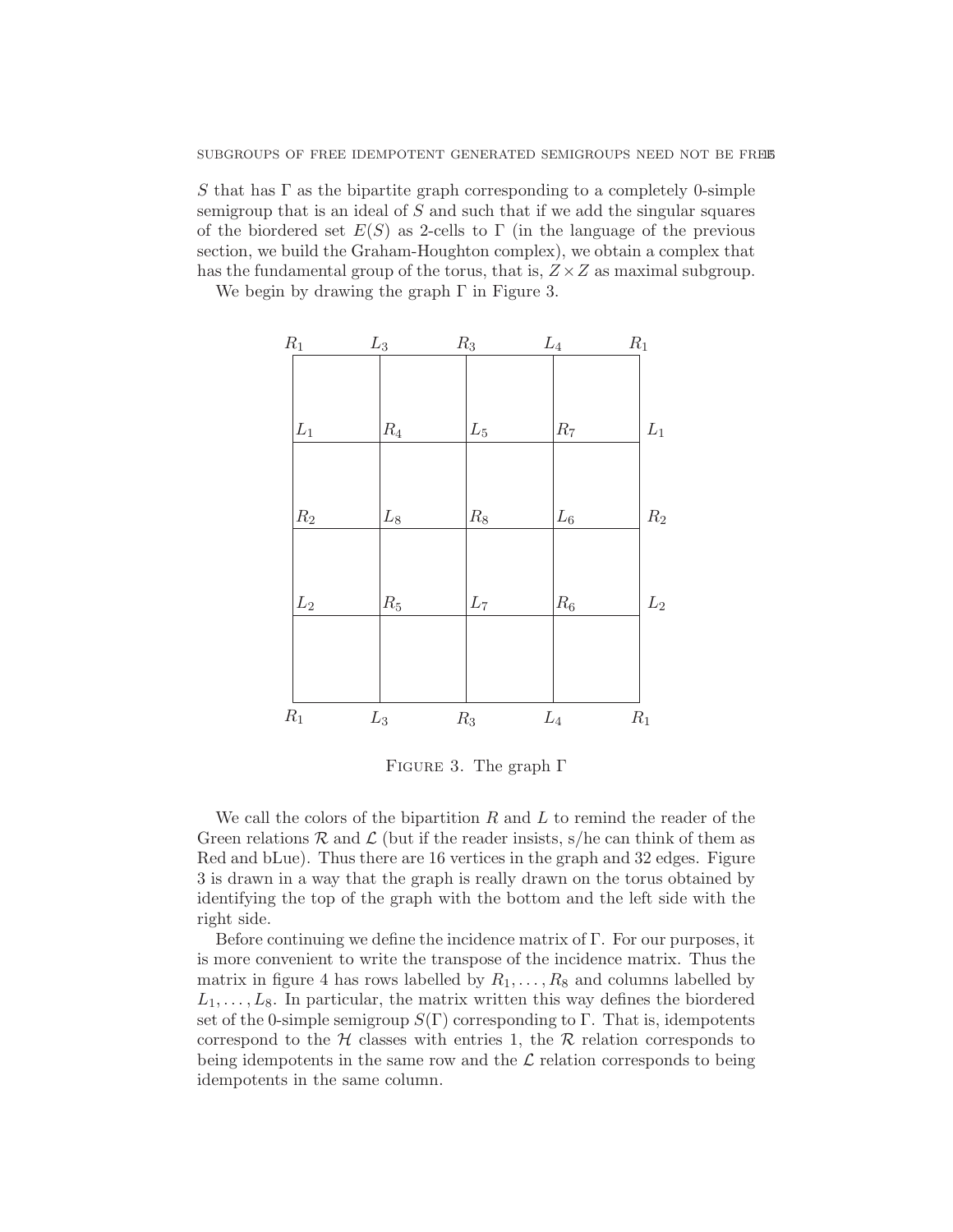$\lceil$  1 1 1 1 0 0 0 0 1 1 0 0 0 1 0 1 0 0 1 1 1 0 1 0 1 0 1 0 1 0 0 1 0 1 1 0 0 0 1 1 0 1 0 1 0 1 1 0 1 0 0 1 1 1 0 0 0 0 0 0 1 1 1 1 1 

FIGURE 4. The transpose of the incidence matrix of the graph Γ

Now consider the 2-complex one obtains by sewing on 2-cells corresponding to the 16 visual 1 by 1 squares that we see in the diagram of  $\Gamma$ . Notice that after identifying the graph on the surface of a torus, there are 24 4-cycles in the graph. There are the 16 4-cycles bounding 2-cells in our complex (such as  $R_1, L_3, R_4, L_1$ ) that we see in figure 3: there are also the 8 4-cycles (such as  $R_1, L_3, R_3, L_4$  that are obtained when we fold  $\Gamma$  into a torus, but these 4-cells do not bound cells in our complex. Clearly the fundamental group of this complex is  $Z \times Z$ . We have simply drawn subsquares on the usual representation of the torus as a square with opposite sides identified. By killing off these corresponding 16 4-cycles we have a space homeomorphic to the torus and thus its fundamental group is  $Z \times Z$ .

Furthermore, each of the 16 visual 1 by 1 squares in the diagram of the graph  $\Gamma$  corresponds to an E-square in the biordered set of the 0-simple semigroup  $S(\Gamma)$  corresponding to Γ. Thus if we can find a regular semigroup S that has the biordered set corresponding to  $S(\Gamma)$  as a connected component and also has exactly the 16 visible squares as the singular squares in this component, it follows from the results of the previous section that the maximal subgroup of the connected component corresponding to  $\Gamma$  in  $RIG(E(S))$  is  $Z \times Z$ . We proceed to construct such a regular semigroup.

Let  $X = \{L_1, \ldots, L_8\}$ . The semigroup S will be defined as a subsemigroup of the monoid of partial functions acting on the right of  $X$ . Let  $C$  be the transpose of the matrix in figure 4. Thus  $C$  is the structure matrix of the 0-simple semigroup  $S(\Gamma)$ . To each element  $s = (R_i, L_j) \in S(\Gamma)$  we associate the partial constant function  $f_s: X \to X$  defined by  $L_x f_s = L_j$ if  $C(L_x, R_i) = 1$  and undefined otherwise. In the language of semigroup theory,  $f_s$  is the image of s under the right Schutzenberger representation of  $S(\Gamma)$  [1, 24].

The semigroup generated by  $\{f_s | s \in S(\Gamma)\}\$ is isomorphic to  $S(\Gamma)$ . This can be verified by direct computation by showing that for all  $s, t \in S(\Gamma)$ ,  $f_s f_t = f_{st}$ , (where st is the product of s and t in  $S(\Gamma)$ ) and that the assignment  $s \mapsto f_s$  is one to one. This follows directly from the definition of  $f_s$  above. Alternatively, one can verify this by noting as we did above that the assignment of s to  $f_s$  is the right Schutzenberger representation. The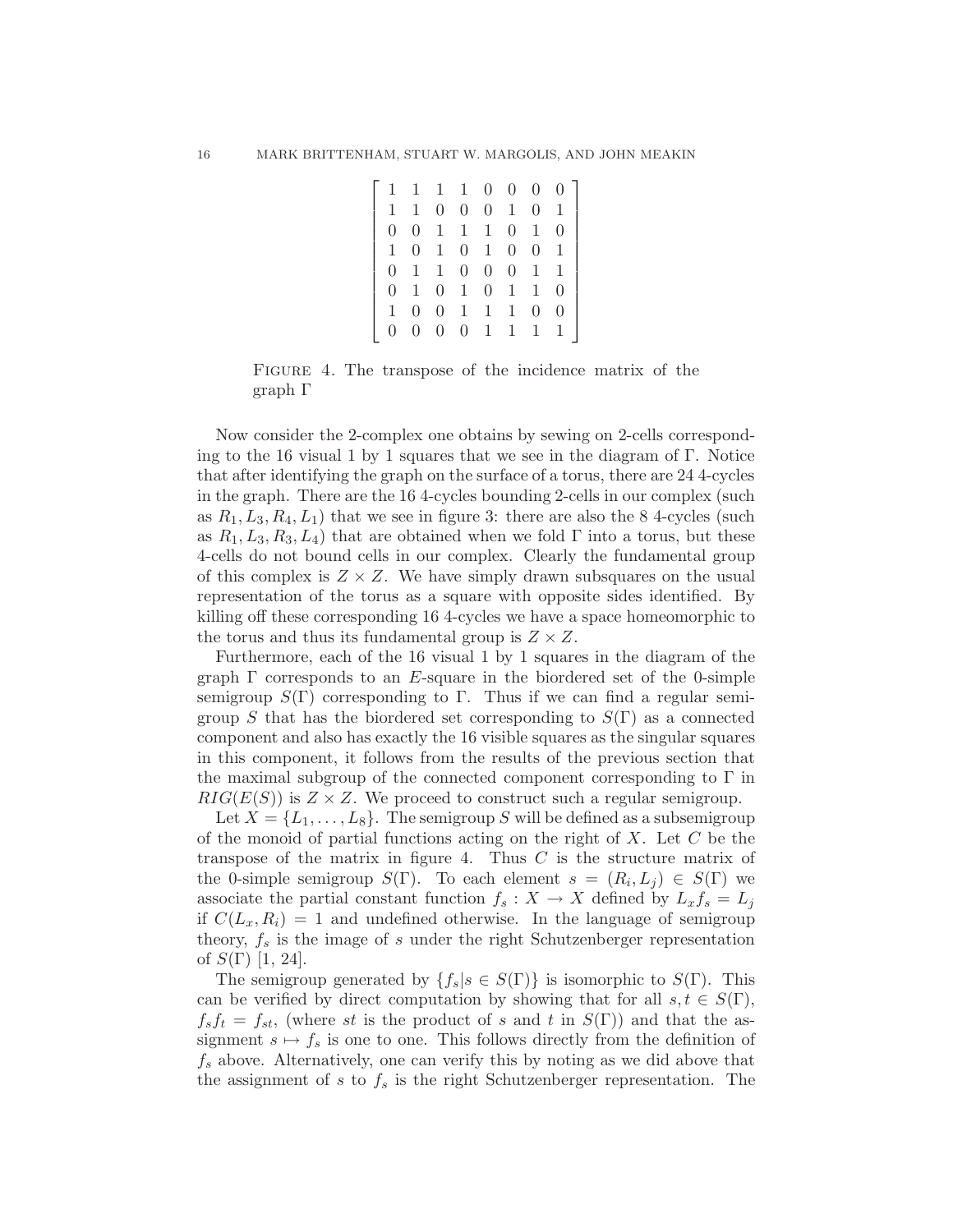structure matrix of  $S(\Gamma)$ , that is, the transpose of the matrix in figure 4, has no repeated rows and columns and this implies that both the right and left Schutzenberger representations are faithful [1, 24].

Now we define two more functions  $e, k$  by the following tables.

$$
e = \begin{bmatrix} L_1 & L_2 & L_3 & L_4 & L_5 & L_6 & L_7 & L_8 \ L_1 & L_6 & L_3 & L_7 & L_3 & L_6 & L_7 & L_1 \end{bmatrix}
$$

$$
k = \begin{bmatrix} L_1 & L_2 & L_3 & L_4 & L_5 & L_6 & L_7 & L_8 \ L_4 & L_2 & L_2 & L_4 & L_5 & L_5 & L_8 & L_8 \end{bmatrix}
$$

Let S be the semigroup generated by  $\{e, k, f_s | s \in S(\Gamma)\}\$ . We claim that S is the semigroup that has the properties we desire. Notice that  $e$  and  $k$  are idempotents and that  $S(\Gamma)$  is generated by its idempotents (this is known to be equivalent to the graph  $\Gamma$  being connected [9, 17]), so in fact, S is an idempotent generated semigroup.

The subsemigroup T generated by  $\{e, k\}$  has by direct computation 8 elements  $\{e, k, (ek), (ke), (eke), (kek), h = (ek)^2, f = (ke)^2\}$ . This semigroup consists of functions all of rank 4 and is a completely simple semigroup whose idempotents are  $e, f, k, h$ . We claim that  $TS(\Gamma) \cup S(\Gamma)T \subseteq S(\Gamma)$ . To see this we first note that for  $(R_i, L_j) \in S(\Gamma)$ , we have  $(R_i, L_j)t = (R_i, L_jt)$ for  $t \in \{e, k\}$ . Therefore  $S(\Gamma)T \subseteq S(\Gamma)$  follows by induction on the length of a product of elements in  $\{e, k\}.$ 

We now list how e and k act on the left of  $S(\Gamma)$ . In the charts below, we note, for  $t \in \{e, k\}$  and  $(R_i, L_j) \in S(\Gamma)$ , that  $t(R_i, L_j) = (tR_i, L_j)$  for the left action  $R_i \mapsto tR_i$  listed here. Again, all of this can be verified by direct computation.

$$
e: \left[ \begin{array}{cccccc} R_1 & R_2 & R_3 & R_4 & R_5 & R_6 & R_7 & R_8 \\ R_4 & R_2 & R_3 & R_4 & R_3 & R_6 & R_2 & R_6 \end{array} \right]
$$

$$
k: \left[ \begin{array}{cccccc} R_1 & R_2 & R_3 & R_4 & R_5 & R_6 & R_7 & R_8 \\ R_1 & R_5 & R_7 & R_8 & R_5 & R_1 & R_7 & R_8 \end{array} \right]
$$

For readers who know the terminology, we have listed the images of  $T$ in the left Schutzenberger representation on  $S(\Gamma)$  [1, 24]. Our claim that  $TS(\Gamma) \cup S(\Gamma)T \subseteq S(\Gamma)$  follows from these charts by induction on the length of a product from T. It follows that S is the disjoint union of T and  $S(\Gamma)$ . Thus S is a regular semigroup with 3  $\mathcal J$  classes- one of them being T and the other 2 coming from  $S(\Gamma)$  (its unique non-zero  $\mathcal{J}$ -class and 0).  $S(\Gamma)$  is the unique 0-minimal ideal of S. The order of S is 73 and the order of  $E(S)$ is 37.

We now look at the biorder structure on  $E(S)$ . We summarize the usual idempotent order relation in figure 5.

We explain the symbols in this diagram. Each symbol represents an idempotent in  $T$  according to figure 6.

An entry of a symbol in a box in figure 5 denotes a relation in the usual idempotent order. For example, the idempotent  $(R_1, L_1)$  of  $S(\Gamma)$  is below  $f$  in the idempotent order. For example it follows from the diagram that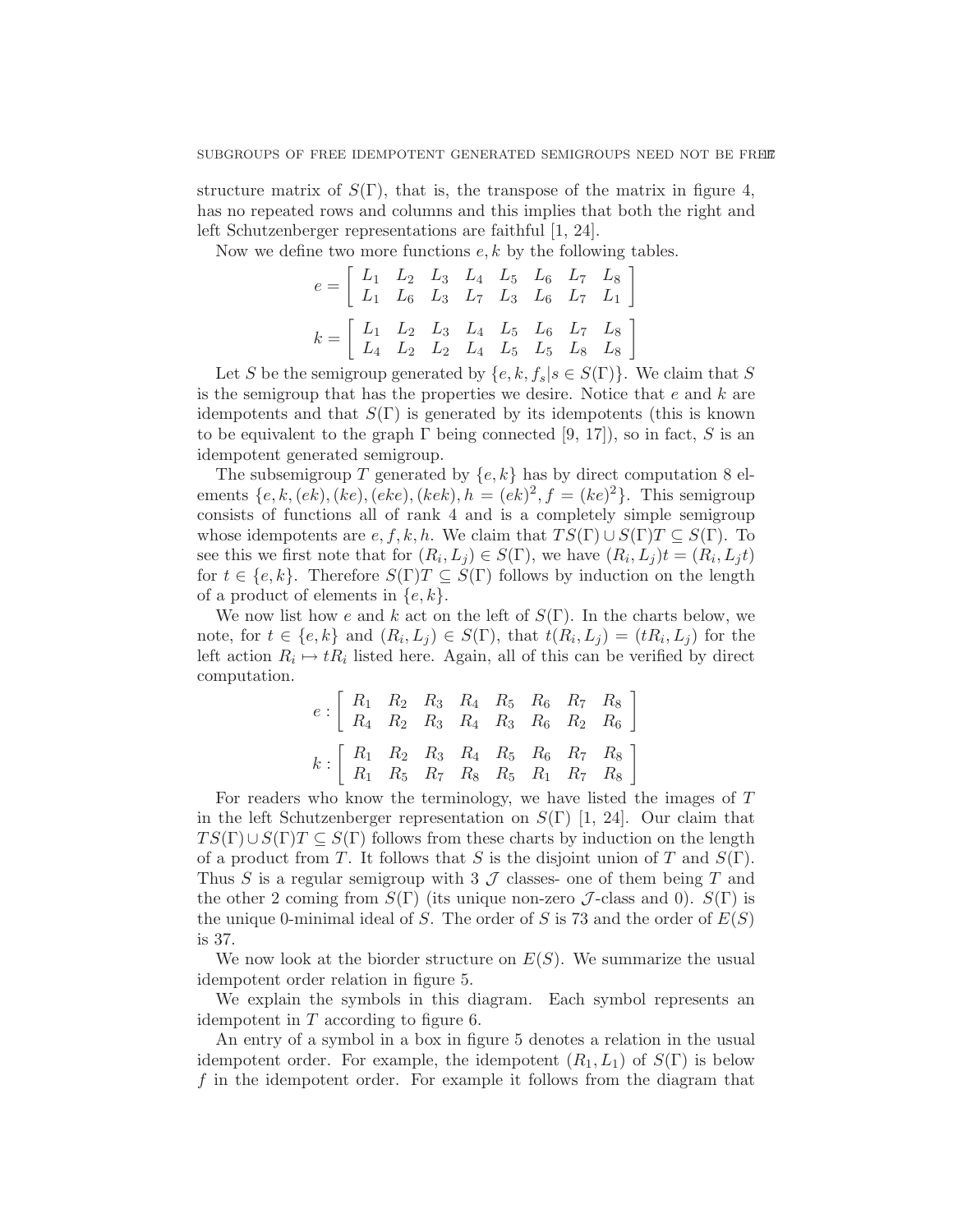|         | $L_1$                | $\begin{array}{ c c c c c c c c c } \hline \rule{0mm}{1.2mm} & L_2 & L_3 & L_4 & L_5 & L_6 & L_7 & L_8 \ \hline \end{array}$ |   |   |  |  |
|---------|----------------------|------------------------------------------------------------------------------------------------------------------------------|---|---|--|--|
| $-R_1$  | $\blacktriangledown$ | ▲                                                                                                                            | ▲ |   |  |  |
| $R_2$   |                      | <b>Service Service</b>                                                                                                       |   |   |  |  |
| $R_3$   |                      |                                                                                                                              |   |   |  |  |
| $R_4$   |                      |                                                                                                                              |   |   |  |  |
| $R_5$   |                      |                                                                                                                              |   |   |  |  |
| $R_6$   |                      |                                                                                                                              |   |   |  |  |
| $R_7$   |                      |                                                                                                                              | ▲ | ▲ |  |  |
| $R_8\,$ |                      |                                                                                                                              |   |   |  |  |

FIGURE 5. The idempotent order on  $E(S)$ 

| Idempotent | Symbol |
|------------|--------|
|            |        |
| P.         |        |
| ļ.         |        |
|            |        |

Figure 6

 $(R_2, L_1) <_{\mathcal{L}} f$  but that  $(R_2, L_1)$  is not below f in the idempotent order. The other relations in the regular biordered set  $E(S)$  can be computed directly in S. For example,  $f(R_2, L_1) = (R_7, L_1), k(R_2, L_2) = (R_5, L_2),$  etc.

The partial order on  $E(S)$  has many pleasant properties. For example, each of the idempotents in T is above exactly 8 idempotents in  $S(\Gamma)$  and every idempotent in  $S(\Gamma)$  is below exactly one idempotent in T. The 8 idempotents in  $S(\Gamma)$  below a given idempotent in T form an E-cycle. Thus the idempotents in  $S(\Gamma)$  decompose into the disjoint union of 4 E-cycles of length 8. Below we give a more geometric definition of the semigroup  $S$ which will help explain some of these properties.

Finally, in figure 7, we give the precise information on which idempotents in T singularize squares in  $E(S(\Gamma))$ . Again, all of this can be verified by direct computation.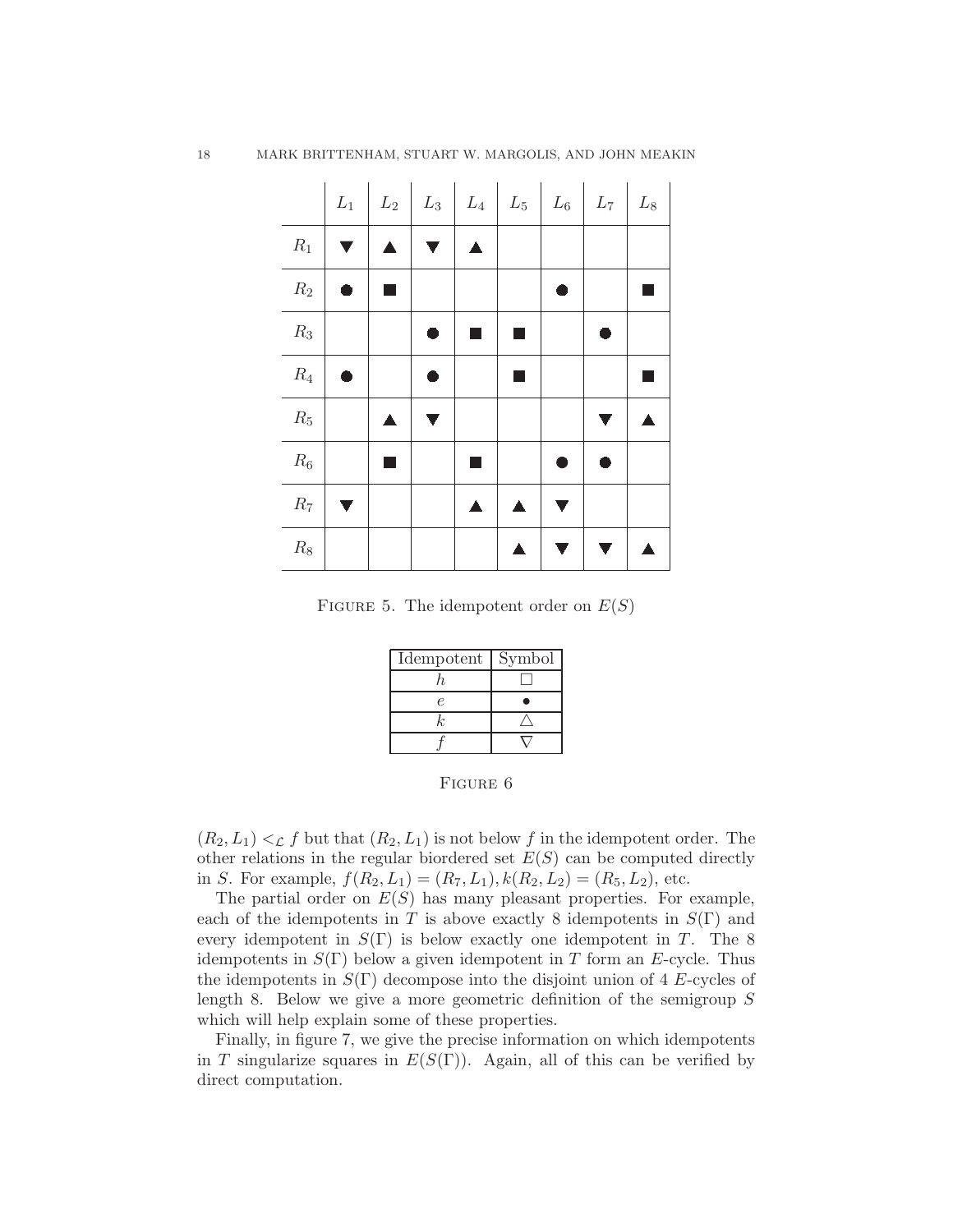

SUBGROUPS OF FREE IDEMPOTENT GENERATED SEMIGROUPS NEED NOT BE FREE

FIGURE 7. Singularization of  $E$ -squares

The explanation of figure 7 is as follows. An entry in a square of the symbol of an idempotent from  $T$  indicates that that idempotent singularizes the corresponding  $2 \times 2$  rectangular set in  $E(S)$ . For example, the square,  $(R_1, L_1)$   $(R_1, L_3)$  $(R_4, L_1)$   $(R_4, L_3)$  , which is the square represented in the top left portion of figure 7 is singularized (bottom to top) by  $f$  and (top to bottom) by e. The diligent reader can verify all that we claim by direct computation in  $E(S)$ . In particular, exactly the 16 squares that we desire to be singularized in  $S(\Gamma)$  are the ones singularized in S and therefore the free (regular) idempotent semigroup on the biordered set  $E(S)$  has  $Z \times Z$  as a maximal subgroup for the connected component corresponding to  $\Gamma$  as explained at the beginning of this section. This completes our first description of S. We now give a more geometric description of the semigroup S.

5.1. Incidence structures and affine geometry over  $Z_2$ . In this subsection we show that the semigroup  $S$  discussed above arises from a combinatorial structure related to affine 3-space over  $Z_2$ . We first recall some connections between incidence structures in the sense of combinatorics and finite 0-simple semigroups.

Up to now, we have used the tight connection between bipartite graphs and 0-simple semigroups over the trivial group to build our example. As is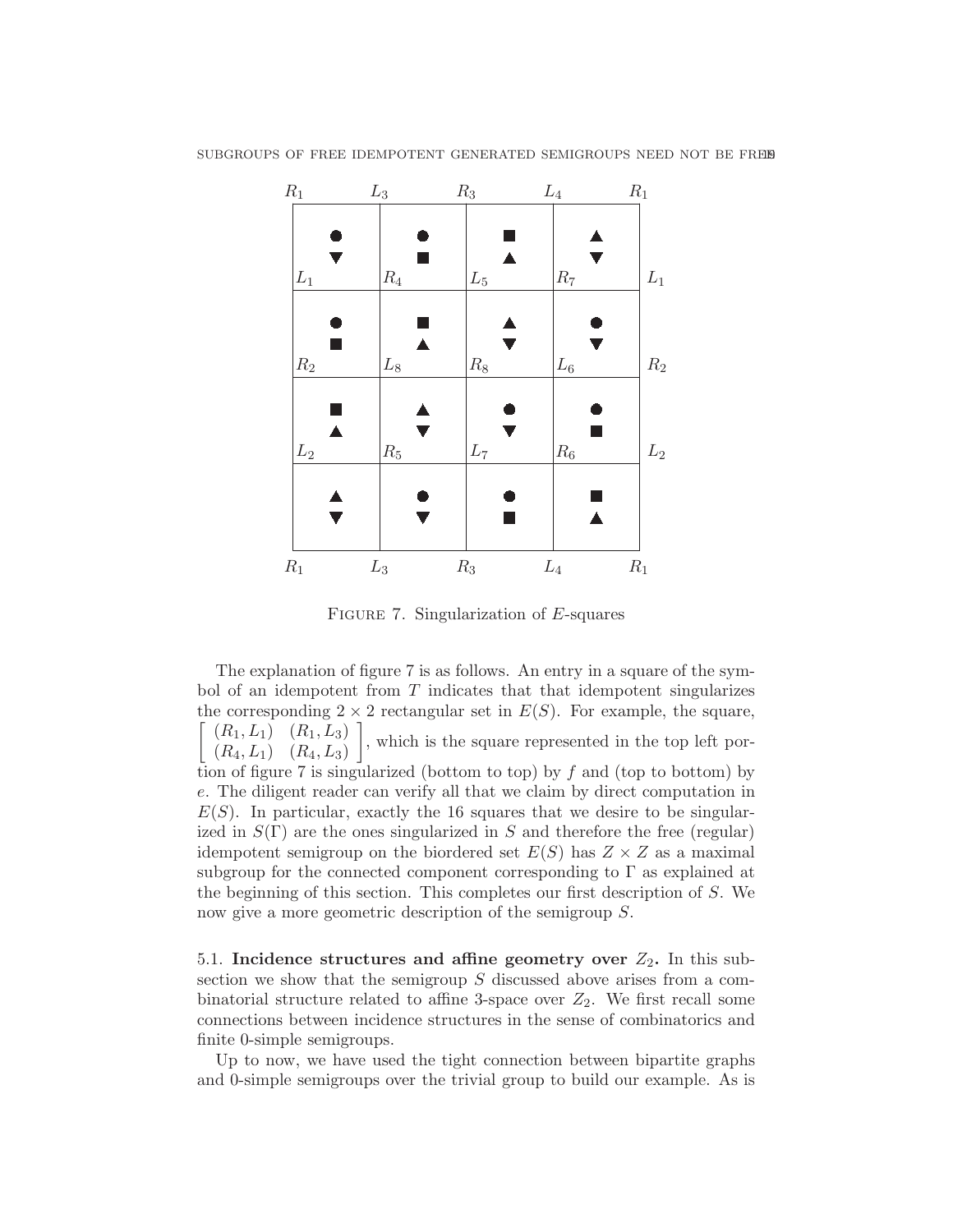| L٦          | (0,0,0)              |
|-------------|----------------------|
| $L_2$       | $\overline{(1,0,0)}$ |
| $L_3$       | (0,1,0)              |
| $L_4$       | (1,1,0)              |
| $L_5$       | (0,1,1)              |
| $L_6$       | (1,0,1)              |
| $L_{\rm 7}$ | (1,1,1)              |
| $L_{\rm R}$ | (0,0,1)              |

Figure 8. The points of the structure

well known,  $\{0, 1\}$ -matrices arise naturally to code information about other combinatorial structures besides bipartite graphs.

An *incidence system* is a pair  $D = (V, \mathcal{B})$  where V is a (usually finite) set of points and  $\beta$  is a list of subsets of V called *blocks*. We allow for the possibility that a block, that is a certain subset of  $V$ , can appear more than once in the list B. The *incidence matrix* of D is the  $|\mathcal{B}| \times |V|$  matrix  $I_D$ (we will use the elements of  $\beta$  and  $V$  to name rows and columns) such that  $I_D(b, v) = 1$  if  $v \in b$  and 0 otherwise, where  $b \in \mathcal{B}$  and  $v \in V$ . Sometimes, the transpose of this matrix is called the incidence matrix, but it is more convenient for our purposes to define things this way.

The semigroup  $S(D)$  associated with D is the Rees matrix semigroup  $M^0(\mathcal{B},1,V,C)$  where C is the transpose of  $I_D$ . It is straightforward to see that  $S(D)$  is 0-simple if and only if the empty set is not a block and every point belongs to some block. We make these assumptions throughout. Conversely, it is easy to see that the transpose of the structure matrix of a combinatorial completely 0-simple semigroup is an incidence system with these two properties.

For example, if we consider the matrix in figure 4 as an incidence system, the points are  $\{L_1, \ldots, L_8\}$ . The blocks are  $R_1 = \{L_1, L_2, L_3, L_4\}, R_2 =$  ${L_1, L_2, L_6, L_8\}$ , etc.

Now we show that this incidence system can be coordinatized as a certain affine configuration over the field of order 2 and that the semigroup  $S$  can be faithfully represented by affine partial functions that are "continuous" with respect to this structure in the sense of  $[3, 4, 5]$ .

Let  $F_2$  be the field of order 2 and let  $V = F_2^3$  be 3-space over  $F_2$ . Consider the set of planes through the origin (i.e. 2 dimensional subspaces of  $V$ ) that do not contain the vector  $(1, 1, 1)$ . An elementary counting argument shows that there are 4 such planes. We let  $\beta$  be the set of these 4 planes plus their 4 translates by the vector  $(1,1,1)$ . Therefore,  $\beta$  has 8 elements. We claim that by suitably ordering the points in V and the planes in  $\mathcal{B}$ , the incidence matrix of  $(V, \mathcal{B})$  is the matrix in figure 4. We do this by making the assignment of vectors to the points  $L_1, \ldots, L_8$  according to figure 8.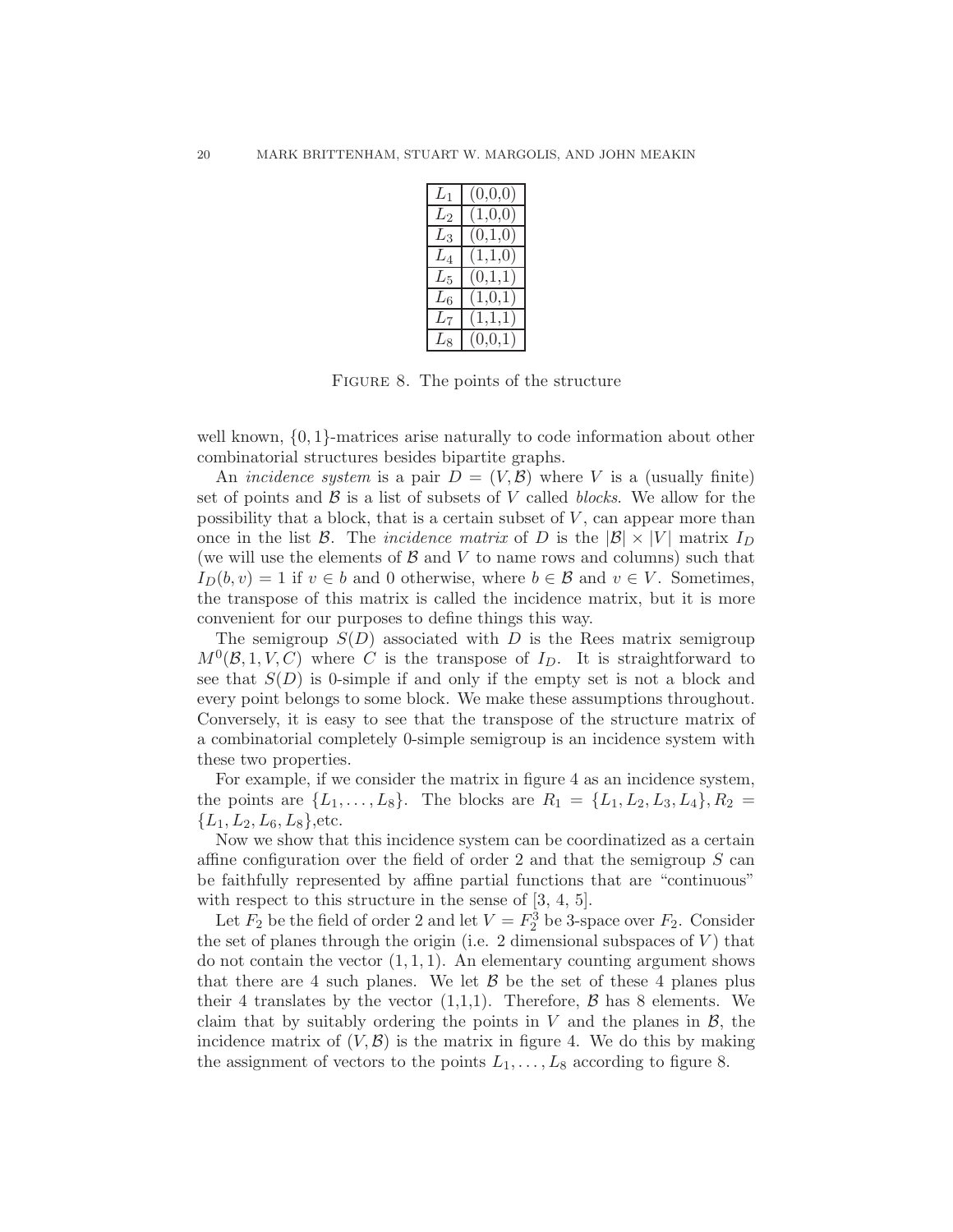| Row      | Block            | Subset of $V$                                                   |
|----------|------------------|-----------------------------------------------------------------|
| $R_1$    | $\{1,2,3,4\}$    | $\{(0,0,0), (1,0,0), (0,1,0), (1,1,0)\}\$                       |
| $R_2$    | $\{1, 2, 6, 8\}$ | $\{ (0,0,0), (1,0,0), (1,0,1), (0,0,1) \}$                      |
| $R_{3-}$ |                  | $\{3,4,5,7\}$ $\{(0,1,0), (1,1,0), (0,1,1), (1,1,1)\}$          |
| $R_4$    |                  | $\{ \{1,3,5,8\} \}\{ (0,0,0), (0,1,0), (0,1,1), (0,0,1) \}$     |
| R5.      |                  | $\{ \{2,3,7,8\} \}$ $\{ \{(1,0,0), (0,1,0), (1,1,1), (0,0,1)\}$ |
| $R_6$    |                  | $\{ \{2,4,6,7\} \}$ $\{ (1,0,0), (1,1,0), (1,0,1), (1,1,1) \}$  |
| $R_7$    |                  | $\{ \{1,4,5,6\} \}$ $\{ (0,0,0), (1,1,0), (0,1,1), (1,0,1) \}$  |
|          |                  | $R_8$ $\{5,6,7,8\}$ $\{(0,1,1), (1,0,1), (1,1,1), (0,0,1)\}$    |

Figure 9. The blocks of the structure

With this identification of the  $L_i$  as vectors in V, we have the following way to identify the blocks of our structure. For simplicity of presentation, we write  $i$  in place of  $L_i$  in figure 9.

We can see from the preceding table that  $R_1, R_2, R_4, R_7$  are precisely the 4 planes through the origin in  $V$  that do not contain the vector  $(1,1,1)$ and that  $R_3 = R_2 + (1, 1, 1), R_5 = R_7 + (1, 1, 1), R_6 = R_4 + (1, 1, 1), R_8 =$  $R_1 + (1, 1, 1)$  are their translates.

Now we show that the semigroup  $S$  defined in the previous subsection also has a natural interpretation with respect to this geometric structure. Let  $V$  be a vector space over an arbitrary field. An affine partial function on V is a partial function  $f_{A,w}: V \to V$  of the form  $vf = vA + w$ , where  $A: V \to V$  is a partial linear transformation, that is a linear transformation whose domain is an affine subspace of  $V$  and range an affine subspace of V and  $w \in V$ . The collection of all affine partial functions is a monoid Aff(V). If we identify  $f_{A,w}$  with the pair  $(A, w)$ , then multiplication in  $Aff(V)$  takes the form  $(A, w)(A', w') = (AA', wA' + w')$  so that  $Aff(V)$  is a semidirect product of the monoid of partial linear transformations on V with the additive group on  $V$ .

We claim that the idempotents  $e$  and  $k$  defined in the previous section in defining our semigroup S act as affine functions on  $F_2^3$  using our translation of our structure in this section. Indeed, let  $A =$  $\lceil$  $\overline{1}$ 1 0 1 0 1 0 0 0 0 1 considered as a matrix over  $F_2$ . Then it is easily checked that for  $1 \leq i \leq 8$ ,  $ie = j$  if and only if  $v_i A = v_j$  where  $v_i$  is the vector corresponding to  $L_i$  in the table above and that if  $B =$  $\sqrt{ }$  $\overline{1}$ 0 1 0 0 1 0 1 1 1 1 and  $w = (1, 1, 0)$ , then for  $1 \le i \le 8$ ,  $ik = j$  if and only if  $v_i B + w = v_j$ . Thus the completely simple subsemigroup T of our semigroup S is faithfully represented by affine functions over our geometric structure.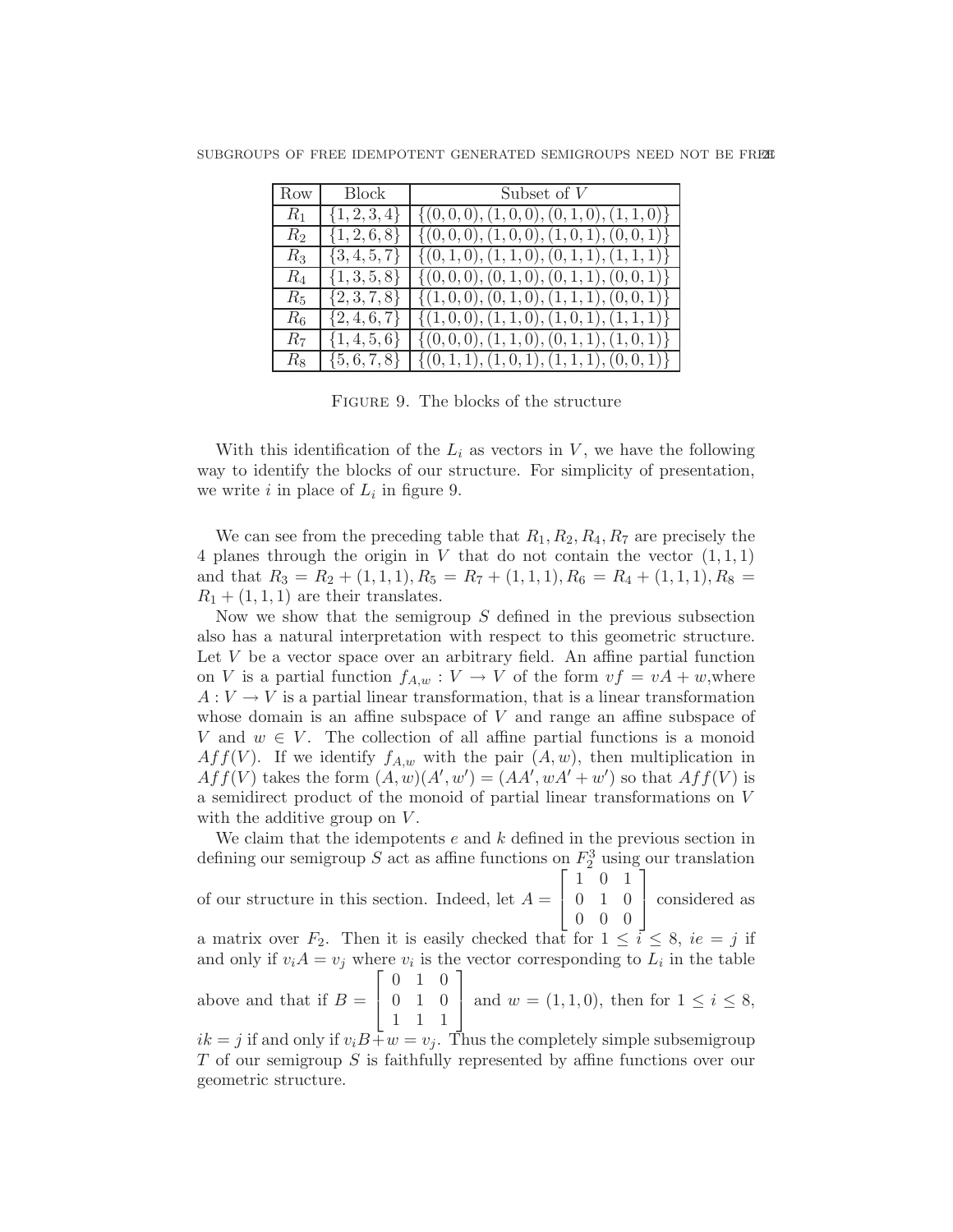### 22 MARK BRITTENHAM, STUART W. MARGOLIS, AND JOHN MEAKIN

Furthermore, each element of  $T$  has the following property with respect to this structure: the inverse image of each plane in the structure is also in the structure. For example,  $R_1e^{-1} = R_4, R_2e^{-1} = R_2, R_3e^{-1} = R_3, R_4e^{-1} =$  $R_4, R_5e^{-1} = R_3, R_6e^{-1} = R_6, R_7e^{-1} = R_2, R_8e^{-1} = R_6.$ 

Each element  $(R_i, L_j)$  is also represented as an affine partial function, namely the partial function whose domain is  $R_i$  and sends all points in its domain to  $L_i$ . We can represent this as an affine partial function by taking A to be the 0 linear transformation restricted to  $R_i$  and w to be  $L_j$ . Clearly, the inverse image of a block R under this function is either  $R_i$  if  $L_j \in R$  and the empty set otherwise.

Notice also, that for every element of  $S$  the closure of blocks under inverse image encodes left multiplication of e in the biordered set  $E(S)$ . For example,  $e(R_1, L_1) = (R_1e^{-1}, L_1) = (R_4, L_1), (R_1, L_1)(R_3, L_1) = 0$ , etc.

Thus, there is an analogue of the action of the partial functions on our structure to continuous functions on a topological space. If we consider the blocks of our structure to be "open", then our functions preserve open sets under inverse image. The notion of continuous partial functions on combinatorial structures and its relationship to the semigroup theoretic notion of translational hull  $[2]$  has been explored in  $[3, 4, 5]$ . We see here that there is a close connection between building biordered sets with a specific connected component and the continuous partial functions on the corresponding 0 simple semigroup. We will explore this connection in future work.

### 6. Summary and future directions

We have shown how to represent the maximal subgroups of the free (regular) idempotent generated semigroup on a regular biordered set by a 2 complex derived from Nambooripad's [17] work. By applying the Bass-Serre techniques of [10], we are directly lead to the graph defined by Graham and Houghton for finite 0-simple semigroups [9, 13]. We put a structure of 2 complex on this graph and use that to construct an example of a finite regular biordered set that has a maximal subgroup that is isomorphic to the free abelian group of rank 2. This is the first example of a non-free group that appears in a free idempotent generated semigroup.

The biordered set arises from a certain combinatorial structure defined on a 3 dimensional vector space over the field of order 2. This suggests looking for further examples by either varying the field and looking at analogous structures over 3 dimensional spaces or by looking at higher dimensional analogues of the structure we have defined.

In related work we have proved, using completely different techniques, that if F is any field, and  $E_3(F)$  is the biordered set of the monoid of  $3 \times 3$ matrices over F, then the free idempotent generated semigroup over  $E_3(F)$ has a maximal subgroup isomorphic to the multiplicative subgroup of F. In particular, finite cyclic groups of order  $p<sup>n</sup> - 1$ , p a prime number appear as maximal subgroups of free idempotent generated semigroups.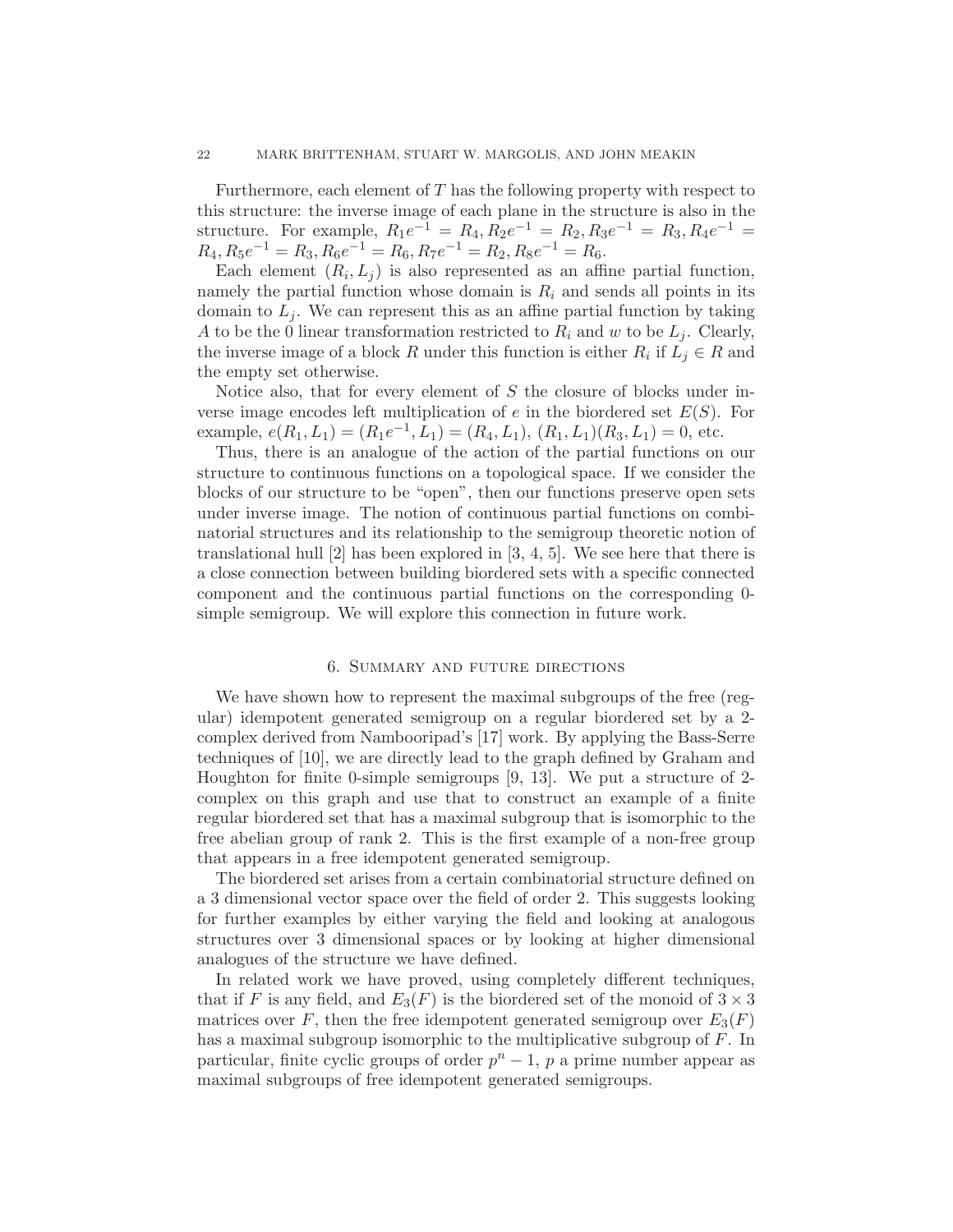This last example motivates an intended application of this work. We would like to apply Nambooripad's powerful theory of inductive groupoids [17] to study reductive linear algebraic monoids [22]. This very important class of regular monoids and their finite analogues have been intensively studied over the last 25 years. A basic example is the monoid of all matrices over a field.

The above discussion begs the question of describing the class of groups that are maximal subgroup of  $IG(E)$  or  $RIG(E)$  for a biordered set E. This seems to be a very difficult question at this time.

### 7. Acknowledgements

The authors would like to thank Noel Brady for discussions about an earlier version of this work and Ludmilla Epstein-Marcus for her help in drawing the figures 3-7.

#### **REFERENCES**

- [1] Arbib, M., Krohn, K., Rhodes, J. Algebraic Theory of Machines, Languages and Semigroups, Academic Press, New York, 1968
- [2] Clifford, A.H., Preston, G.P. The Algebraic Theory of Semigroups, Math. Surveys 7, Amer. Math. Soc., Providence 1961 (Vol I) and 1967 (Vol. II)
- [3] Dinitz J. and Margolis S.W. Continuous maps on block designs, Ars Combinatoria, 14(1982), 21-47
- [4] Dinitz J. and Margolis S.W.Continuous maps in finite projective spaces, Congressius Numerantium, 35(1982), 239-247
- [5] Dinitz J. and Margolis S.W.Translational hulls and block designs, Semigroup Forum 27(1983), 243-261
- [6] Easdown, D., Biordered sets come from semigroups, J. of Algebra (96)1985, 581-591
- [7] Erdos, J.A., On products of idempotent generated matrices, Glas. Math. J., 8 (1967), 118-122
- [8] Fitz-Gerald, D.G.,On inverses of products of idempotents in regular semigroups, J. Austral. Math. Soc., (15)No. 1, (1972), 335-337
- [9] Graham R.L., On finite 0-simple semigroups and graph theory, Math. Sys. Th.  $(2)$ No.4 (1968)
- [10] Haataja, S., Margolis, S.W., Meakin J., Bass-Serre theory for groupoids and the structure of full regular semigroup amalgams, J. of Alg., (183)1996, 38-54
- [11] Hatcher A., Algebraic Topology, Cambridge University Press, Cambridge, England, 2002
- [12] Higgins, P.J., Categories and Groupoids, Van Nostrand Reinhold, New York, 1971
- [13] Houghton C.H., Completely 0-simple semigroups and their associated graphs and groups, Semigroup Forum (14)1977 41-67
- [14] Howie J., The subsemigroup generated by the idempotents of a full transformation semigroup, J. London Math. Soc. 41 (1966) 707 - 716
- [15] Lallement G., Semigroups and Combinatorial Applications, Wiley, New York, 1979
- [16] McElwee B., Subgroups of the free semigroup on a biordered set in which principal ideals are singletons, Commin Alg., (30) No. 11 (2002), 5513-5519
- [17] Nambooripad, K.S.S., Structure of regular semigroups I, Memoris Amer. Math. Soc., (224)1979
- [18] Nambooripad, K.S.S., Pastijn F., Subgroups of free idempotent generated regular semigroups, Semigroup Forum (21)1980, 1-7